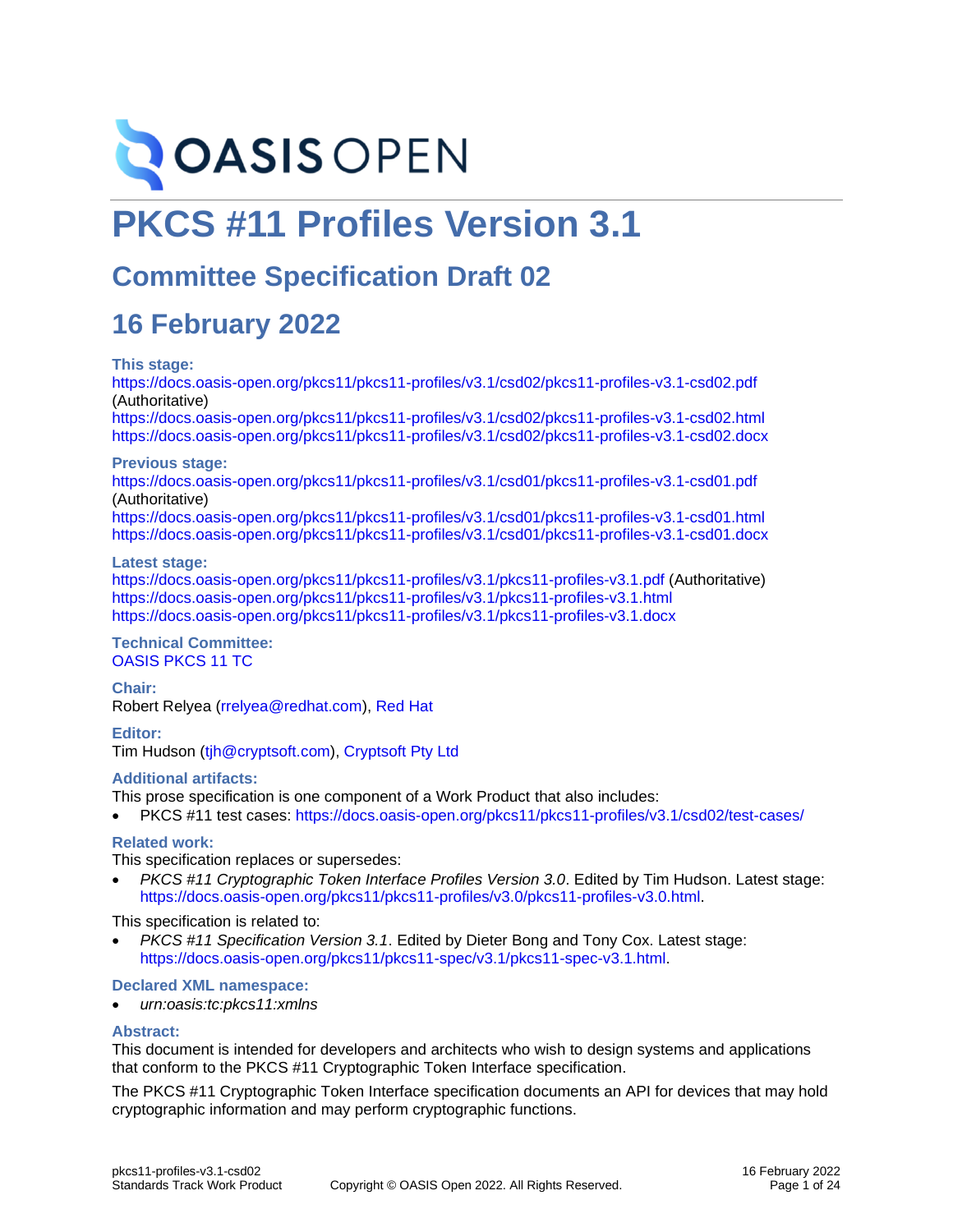#### **Status:**

This document was last revised or approved by the OASIS PKCS 11 TC on the above date. The level of approval is also listed above. Check the "Latest stage" location noted above for possible later revisions of this document. Any other numbered Versions and other technical work produced by the Technical Committee (TC) are listed at [https://www.oasis-](https://www.oasis-open.org/committees/tc_home.php?wg_abbrev=pkcs11#technical)

[open.org/committees/tc\\_home.php?wg\\_abbrev=pkcs11#technical.](https://www.oasis-open.org/committees/tc_home.php?wg_abbrev=pkcs11#technical)

TC members should send comments on this document to the TC's email list. Others should send comments to the TC's public comment list, after subscribing to it by following the instructions at the ["Send](https://www.oasis-open.org/committees/comments/index.php?wg_abbrev=pkcs11)  [A Comment"](https://www.oasis-open.org/committees/comments/index.php?wg_abbrev=pkcs11) button on the TC's web page at [https://www.oasis-open.org/committees/pkcs11/.](https://www.oasis-open.org/committees/pkcs11/)

This specification is provided under the [RF on RAND Terms](https://www.oasis-open.org/policies-guidelines/ipr/#RF-on-RAND-Mode) Mode of the [OASIS IPR Policy,](https://www.oasis-open.org/policies-guidelines/ipr/) the mode chosen when the Technical Committee was established. For information on whether any patents have been disclosed that may be essential to implementing this specification, and any offers of patent licensing terms, please refer to the Intellectual Property Rights section of the TC's web page [\(https://www.oasis](https://www.oasis-open.org/committees/pkcs11/ipr.php)[open.org/committees/pkcs11/ipr.php\)](https://www.oasis-open.org/committees/pkcs11/ipr.php).

Note that any machine-readable content [\(Computer Language Definitions\)](https://www.oasis-open.org/policies-guidelines/tc-process-2017-05-26/#wpComponentsCompLang) declared Normative for this Work Product is provided in separate plain text files. In the event of a discrepancy between any such plain text file and display content in the Work Product's prose narrative document(s), the content in the separate plain text file prevails.

#### **Key words:**

The key words "MUST", "MUST NOT", "REQUIRED", "SHALL", "SHALL NOT", "SHOULD", "SHOULD NOT", "RECOMMENDED", "NOT RECOMMENDED", "MAY", and "OPTIONAL" in this document are to be interpreted as described in BCP 14 [\[RFC2119\]](#page-4-0) and [\[RFC8174\]](#page-4-1) when, and only when, they appear in all capitals, as shown here.

#### **Citation format:**

When referencing this specification, the following citation format should be used:

#### **[PKCS11-Profiles-v3.1]**

*PKCS #11 Profiles Version 3.1*. Edited by Tim Hudson. 16 February 2022. OASIS Committee Specification Draft 02. [https://docs.oasis-open.org/pkcs11/pkcs11-profiles/v3.1/csd02/pkcs11-profiles](https://docs.oasis-open.org/pkcs11/pkcs11-profiles/v3.1/csd02/pkcs11-profiles-v3.1-csd02.html)[v3.1-csd02.html.](https://docs.oasis-open.org/pkcs11/pkcs11-profiles/v3.1/csd02/pkcs11-profiles-v3.1-csd02.html) Latest stage: [https://docs.oasis-open.org/pkcs11/pkcs11-profiles/v3.1/pkcs11-profiles](https://docs.oasis-open.org/pkcs11/pkcs11-profiles/v3.1/pkcs11-profiles-v3.1.html)[v3.1.html.](https://docs.oasis-open.org/pkcs11/pkcs11-profiles/v3.1/pkcs11-profiles-v3.1.html)

#### **Notices:**

Copyright © OASIS Open 2022. All Rights Reserved.

Distributed under the terms of the OASIS IPR Policy, [\[https://www.oasis-open.org/policies-guidelines/ipr/\]](https://www.oasis-open.org/policies-guidelines/ipr/). For complete copyright information please see the full Notices section in an Appendix below.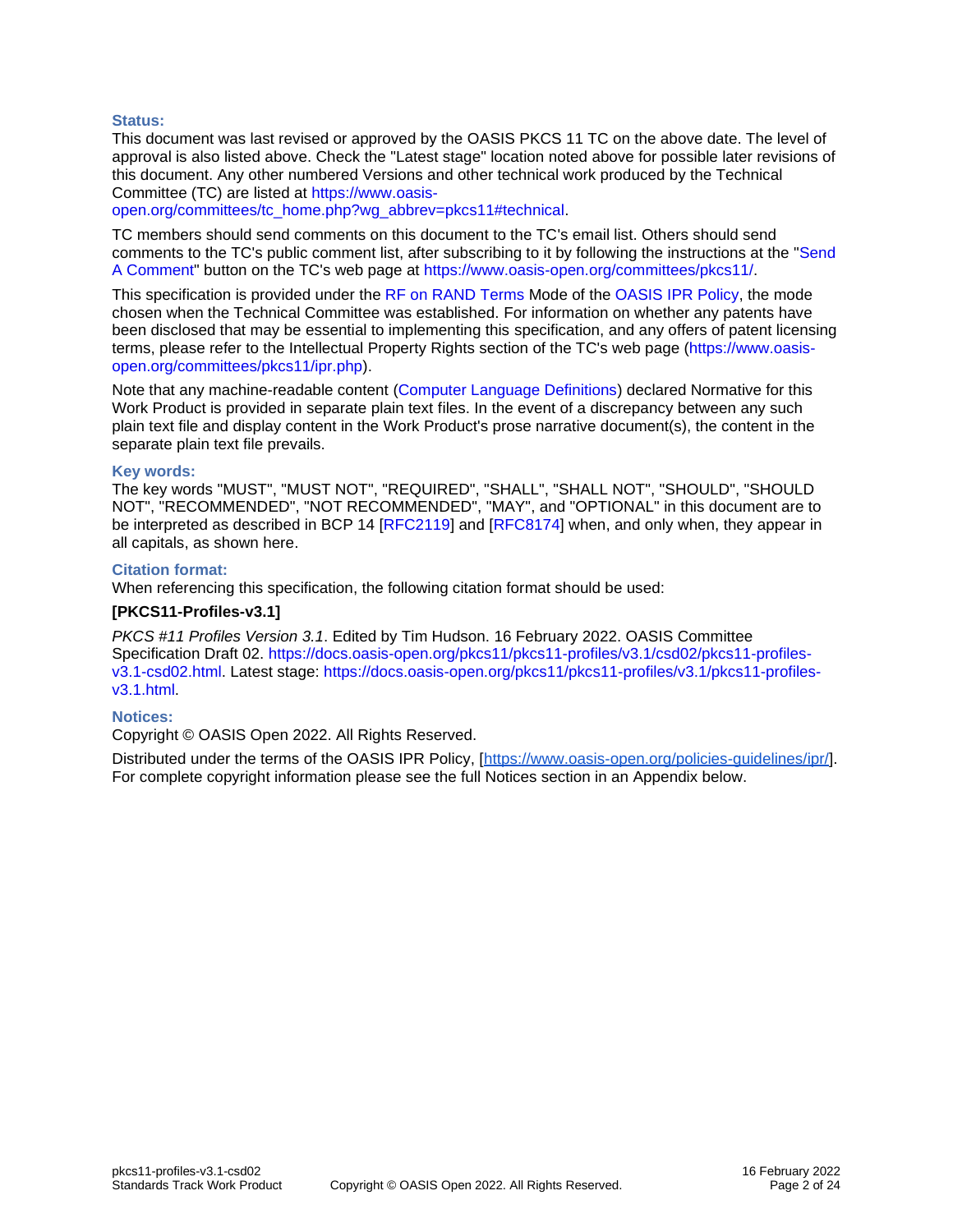## **Table of Contents**

| $\mathbf{1}$   |  |
|----------------|--|
|                |  |
|                |  |
| $\overline{2}$ |  |
|                |  |
|                |  |
|                |  |
| 3              |  |
|                |  |
|                |  |
|                |  |
| $\overline{4}$ |  |
|                |  |
|                |  |
|                |  |
|                |  |
|                |  |
|                |  |
|                |  |
|                |  |
|                |  |
|                |  |
|                |  |
|                |  |
|                |  |
|                |  |
|                |  |
|                |  |
|                |  |
|                |  |
|                |  |
| 5              |  |
|                |  |
|                |  |
|                |  |
|                |  |
|                |  |
|                |  |
|                |  |
|                |  |
|                |  |
|                |  |
|                |  |
|                |  |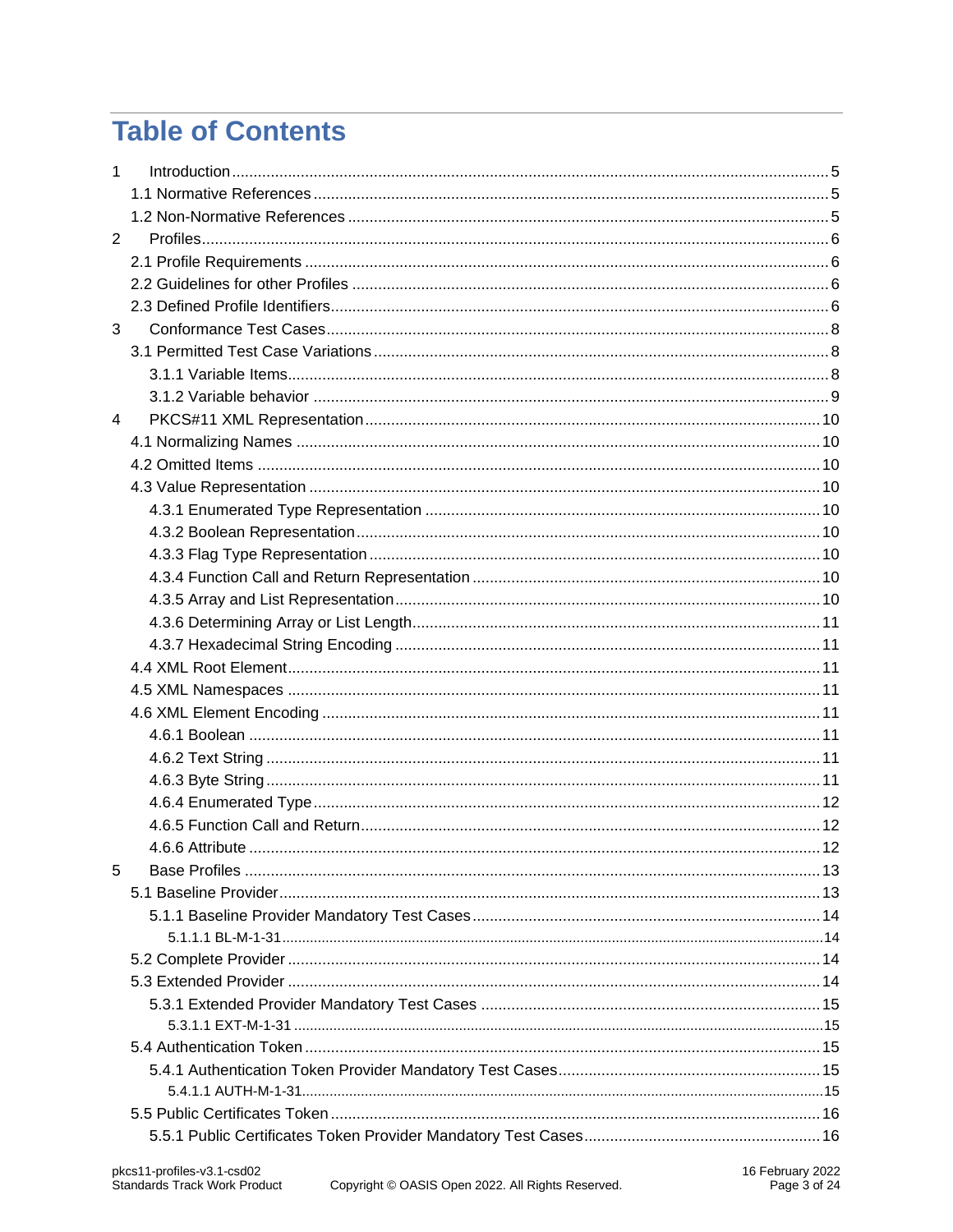| 6 |  |
|---|--|
|   |  |
|   |  |
|   |  |
|   |  |
|   |  |
|   |  |
|   |  |
|   |  |
|   |  |
|   |  |
|   |  |
|   |  |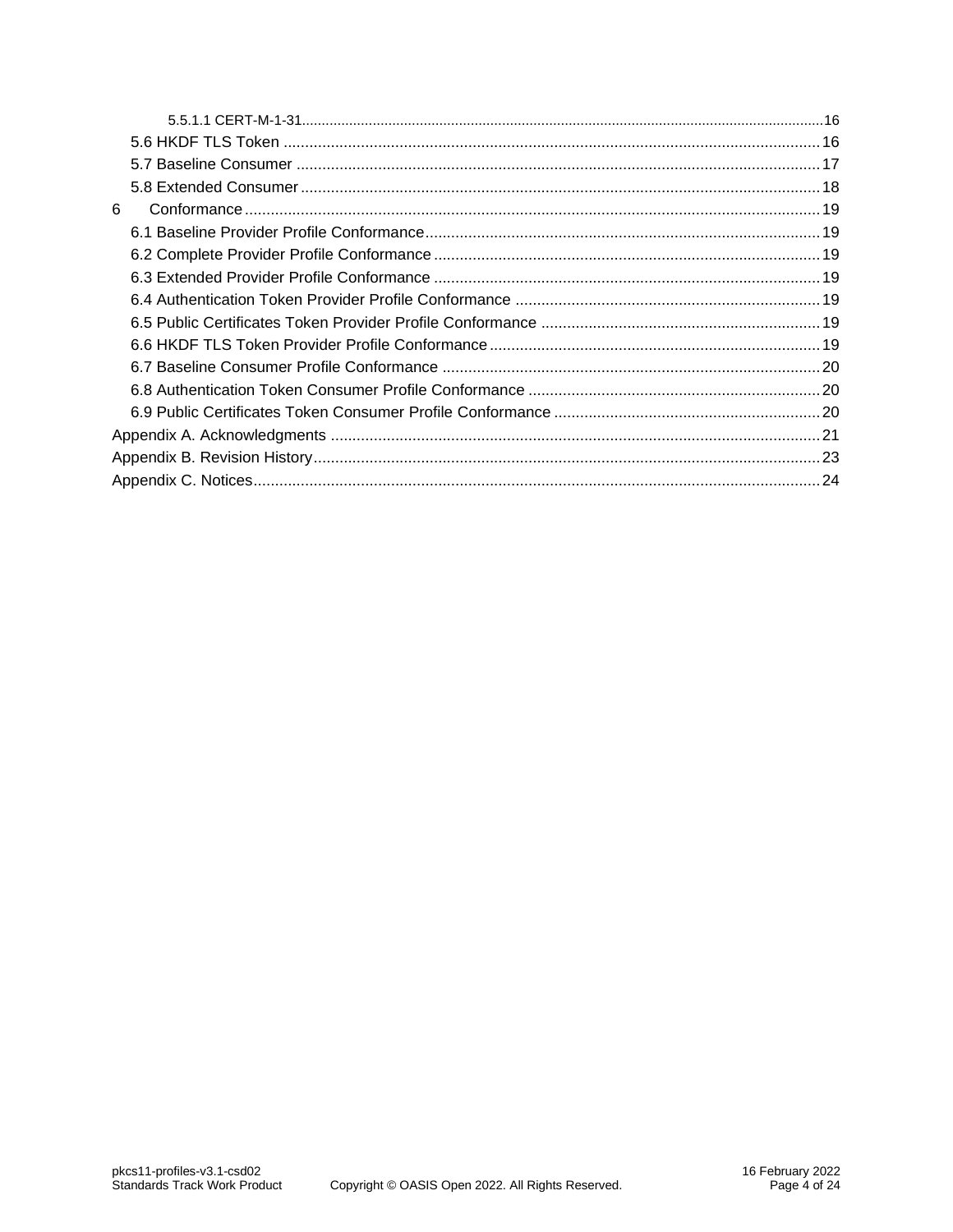## <span id="page-4-2"></span>**1 Introduction**

This document intends to meet this OASIS requirement on conformance clauses for providers and consumers of cryptographic services via PKCS#11 ([\[PKCS11\\_Spec\]](#page-4-5) Section 7 - PKCS#11 Implementation Conformance) through profiles that define the use of PKCS#11 data types, objects, functions and mechanisms within specific contexts of provider and consumer interaction. These profiles define a set of normative constraints for employing PKCS#11 within a particular environment or context of use. They may, optionally, require the use of specific PKCS#11 functionality or in other respects define the processing rules to be followed by profile actors.

For normative definition of the elements of PKCS#11 specified in these profiles, see the PKCS#11 Specification [\[PKCS11\\_Spec\]](#page-4-5).

#### <span id="page-4-3"></span>**1.1 Normative References**

<span id="page-4-5"></span><span id="page-4-1"></span><span id="page-4-0"></span>

| [PKCS11_Spec] | PKCS #11 Specification Version 3.1. Edited by Dieter Bong and Tony Cox.<br>Latest stage: https://docs.oasis-open.org/pkcs11/pkcs11-spec/v3.1/pkcs11-spec-<br>v3.1.html.                      |
|---------------|----------------------------------------------------------------------------------------------------------------------------------------------------------------------------------------------|
| [RFC2119]     | Bradner, S., "Key words for use in RFCs to Indicate Requirement Levels", BCP<br>14, RFC 2119, DOI 10.17487/RFC2119, March 1997,<br><http: info="" rfc2119="" www.rfc-editor.org="">.</http:> |
| [RFC8174]     | Leiba, B., "Ambiguity of Uppercase vs Lowercase in RFC 2119 Key Words", BCP<br>14, RFC 8174, DOI 10.17487/RFC8174, May 2017,<br><http: info="" rfc8174="" www.rfc-editor.org="">.</http:>    |
| [XML]         | Bray, Tim, et.al. eds, Extensible Markup Language (XML) 1.0 (Fifth Edition),<br>W3C Recommendation 26 November 2008,<br><http: 2008="" rec-xml-20081126="" tr="" www.w3.org="">.</http:>     |

#### <span id="page-4-4"></span>**1.2 Non-Normative References**

**[XML-SCHEMA]** Paul V. Biron, Ashok Malhotra, XML Schema Part 2: Datatypes Second Edition, W3C Recommendation 26 November 2008, [<https://www.w3.org/TR/2004/REC-xmlschema-2-20041028>](https://www.w3.org/TR/2004/REC-xmlschema-2-20041028).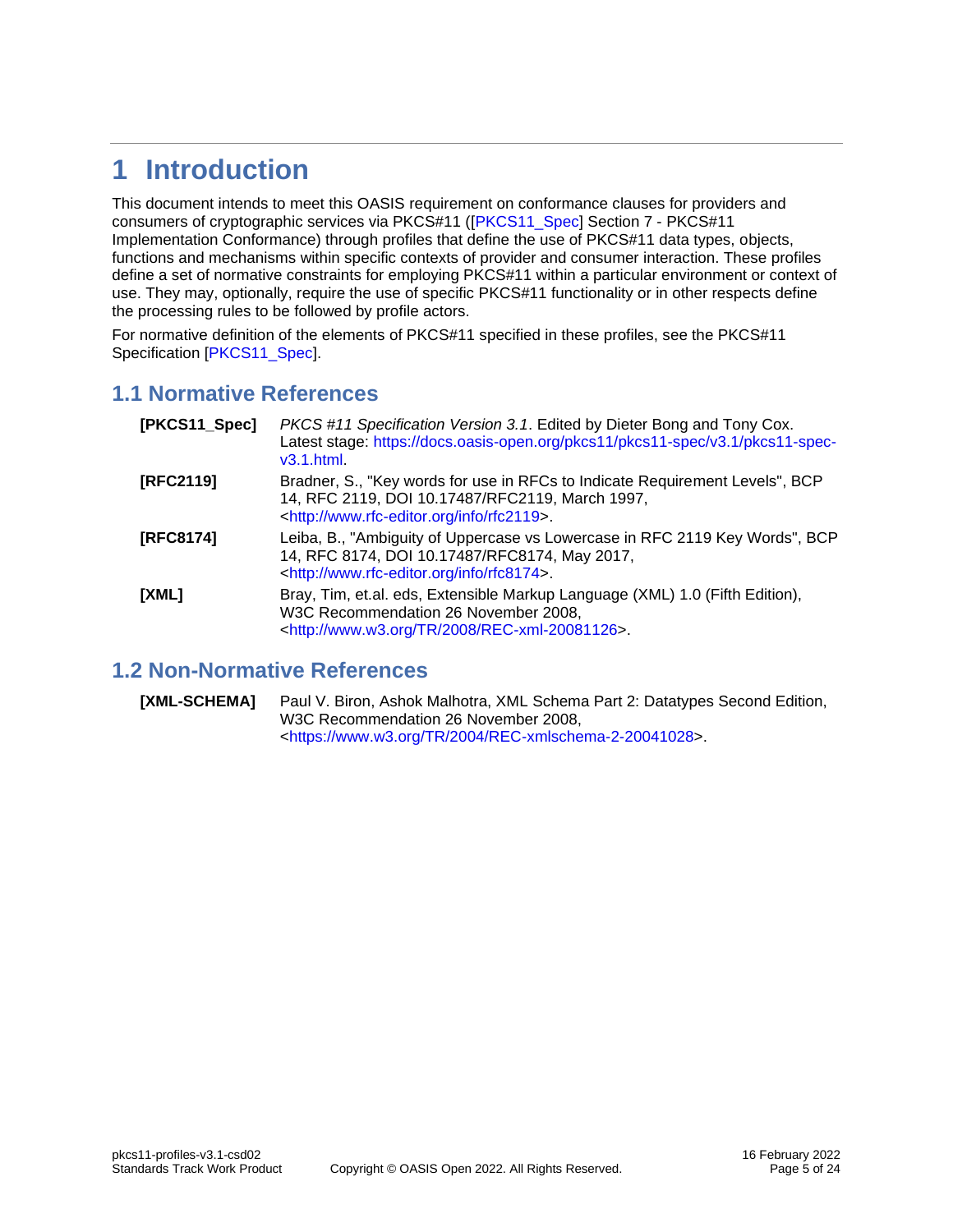## <span id="page-5-0"></span>**2 Profiles**

This document defines a selected set of conformance clauses which form PKCS #11 Profiles. A profile may be standalone or may be specified in terms of changes relative to another profile.

The PKCS 11 TC also welcomes proposals for new profiles. PKCS 11 TC members are encouraged to submit these proposals to the PKCS 11 TC for consideration for inclusion in a future version of this TCapproved document.

### <span id="page-5-1"></span>**2.1 Profile Requirements**

The following items SHALL be addressed by each profile:

- 1. Specify the versions of the PKCS#11 specification that SHALL be supported if versions other than [\[PKCS11\\_Spec\]](#page-4-5) are supported
- 2. Specify the list of additional data types that SHALL be supported
- 3. Specify the list of additional attributes that SHALL be supported
- 4. Specify the list of additional objects that SHALL be supported
- 5. Specify the list of additional functions that SHALL be supported
- 6. Specify the list of additional mechanisms that SHALL be supported
- 7. Specify any other requirements that SHALL be supported
- 8. Specify any mandatory test cases that SHALL be supported by conforming implementations
- 9. Specify optional test cases that MAY be supported by conforming implementations

Note: items may be specified either directly in a profile or by reference to other profiles. Where another profile is referenced as required, the combination of the requirements of all referenced required profiles (directly or indirectly) SHALL apply.

#### <span id="page-5-2"></span>**2.2 Guidelines for other Profiles**

Any vendor or organization, such as other standards bodies, MAY create a PKCS#11 Profile and publish it.

- 1. The profile SHALL be publicly available.
- 2. The PKCS11 Technical Committee SHALL be formally advised of the availability of the profile and the location of the published profile.
- 3. The profile SHALL meet all the requirements of section [2.1](#page-5-1)
- 4. The PKCS11 Technical Committee SHOULD review the profile prior to final publication.

#### <span id="page-5-3"></span>**2.3 Defined Profile Identifiers**

Profile objects (object class *CKO\_PROFILE*) describe which PKCS #11 profiles a provider implements.

The *CKA\_PROFILE\_ID* attribute identifies a profile that the provider implements.

| <b>Attributes</b> | Data Types    | <b>Meaning</b>              |
|-------------------|---------------|-----------------------------|
| CKA PROFILE ID    | CK PROFILE ID | ID of the supported profile |

The following table defines the CK\_PROFILE\_ID values:

| Constant                | Meaning                  |
|-------------------------|--------------------------|
| l CKP INVALID ID        | <b>Invalid Profile</b>   |
| l CKP BASELINE PROVIDER | <b>Baseline Provider</b> |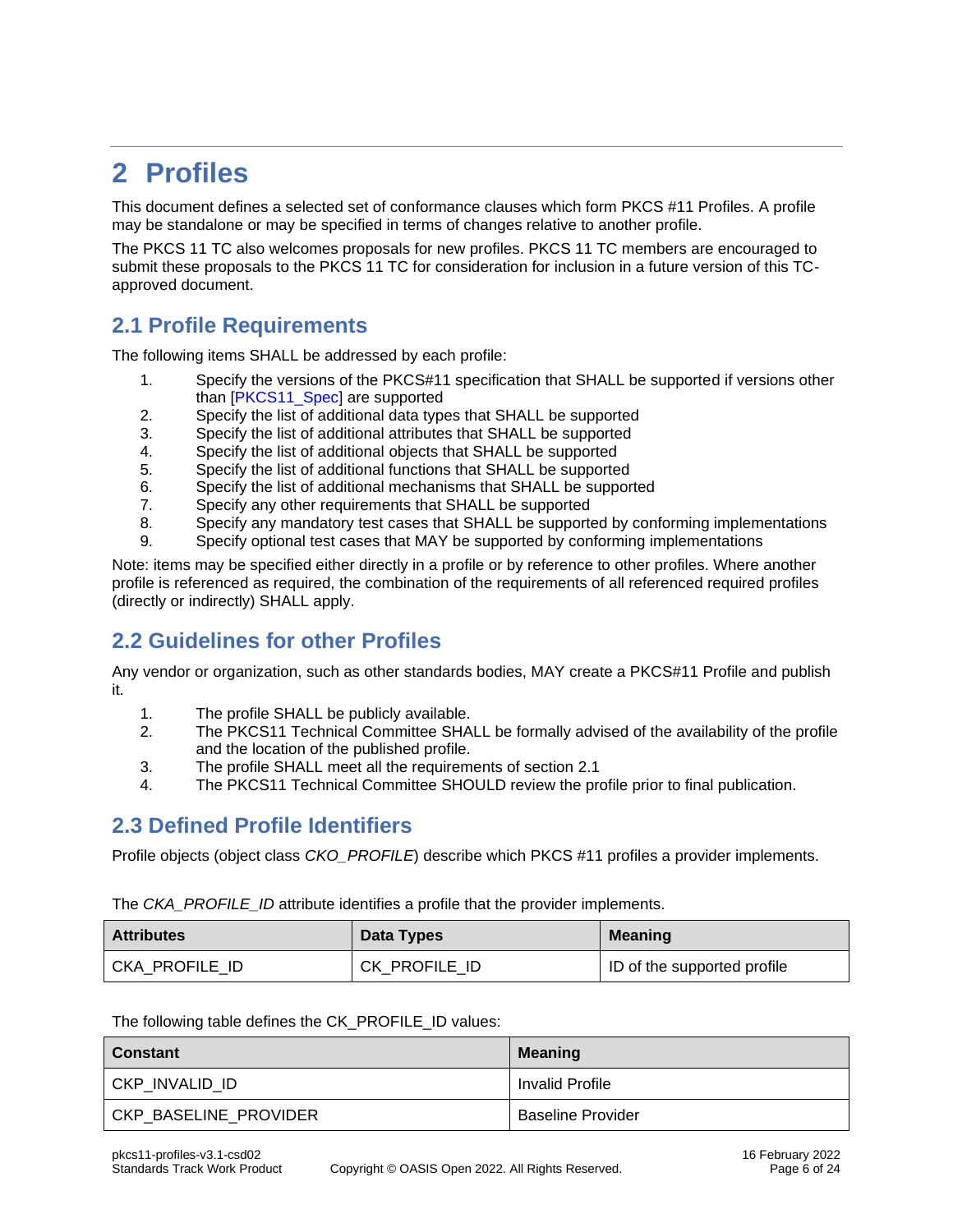| CKP EXTENDED PROVIDER         | <b>Extended Provider</b>                          |
|-------------------------------|---------------------------------------------------|
| CKP AUTHENTICATION TOKEN      | Authentication Token Provider or Consumer         |
| CKP PUBLIC CERTIFICATES TOKEN | Public Certificates Token Provider or<br>Consumer |
| CKP COMPLETE PROVIDER         | <b>Complete Provider</b>                          |
| CKP HKDF_TLS_TOKEN            | <b>HKDF TLS Token</b>                             |
| CKP VENDOR DEFINED            | Vendor defined                                    |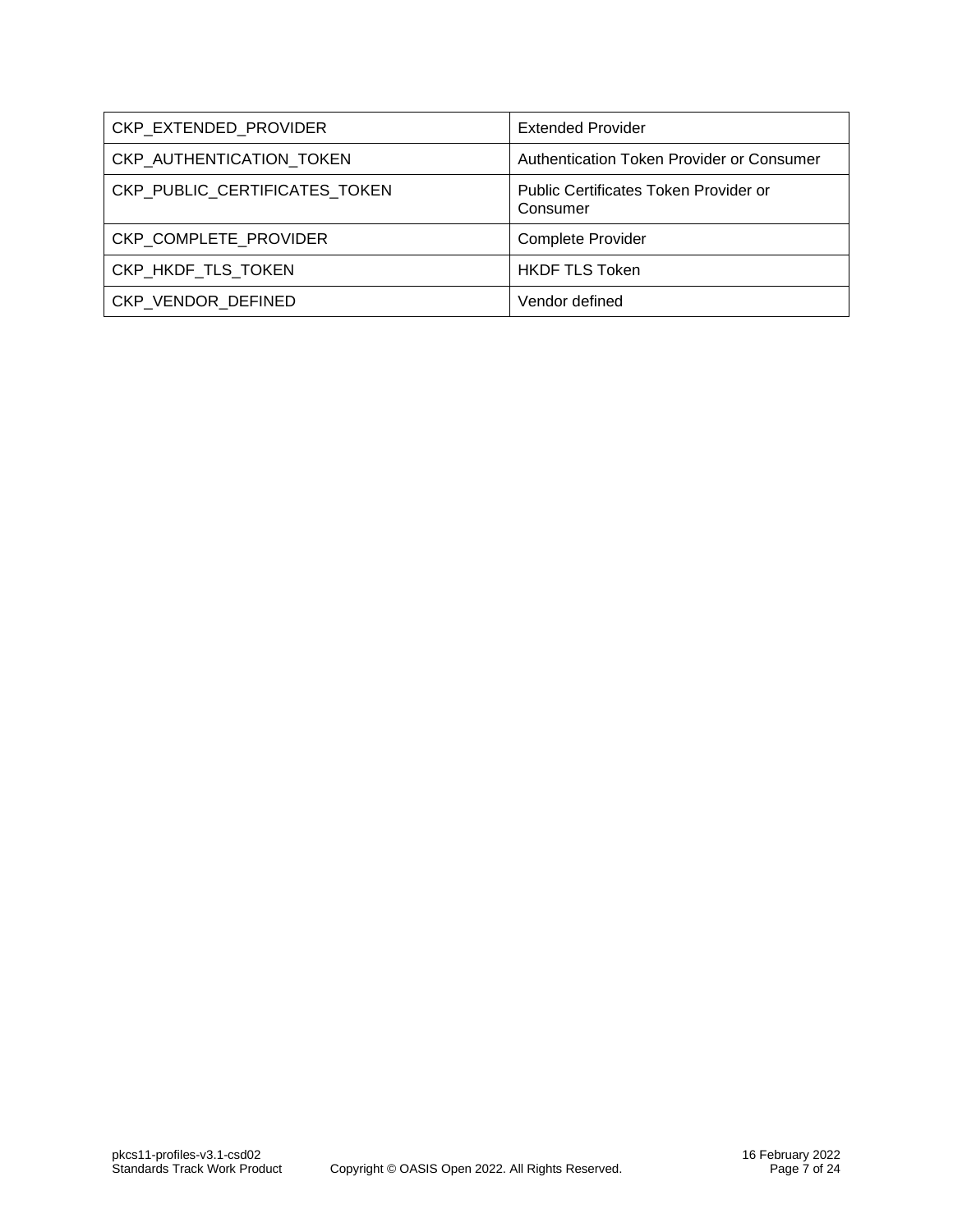## <span id="page-7-0"></span>**3 Conformance Test Cases**

The test cases define a sequence of PKCS#11 function calls with specified input and output parameters. Each test case is provided in the XML format specified in [PKCS#11 XML Representation](#page-9-0) [\(4\)](#page-9-0) intended to be both human-readable and usable by automated tools.

Each test case has a unique label (the section name) which includes indication of mandatory (-M-) or optional (-O-) status and the specification version major and minor numbers as part of the identifier.

The test cases may depend on a specific configuration of a PKCS#11 provider and consumer and being configured in a manner consistent with the test case assumptions.

Where possible the flow of identifiers between tests, date values, and other dynamic items are indicated using symbolic identifiers – in actual request and response messages these dynamic values will be filled in with valid values.

Symbolic identifiers SHALL be of the form \${ParameterName}. Wherever a symbolic identifier occurs in a test case the implementation must replace it with a reasonable appearing datum of the expected type.

The symbolic identifier may reference return parameters or array or list items by index number. Array index numbers SHALL be of the form \${ParmeterName[ArrayIndex]} and the first element SHALL be indicated by index zero.

The symbolic identifier may reference elements nested within other elements. Nested references SHALL be of the form \${ParameterName.SubElement} and MAY also include an array index.

Note: the values for the returned items are illustrative. Actual values from a real consumer or provider MAY vary as specified in section [3.1.](#page-7-1)

### <span id="page-7-1"></span>**3.1 Permitted Test Case Variations**

Whilst the test cases provided in a Profile define the allowed call and return content, some inherent variations MAY occur and are permitted within a successfully completed test case.

Each test case MAY include allowed variations in the description of the test case in addition to the variations noted in this section.

Other variations not explicitly noted in this section SHALL be deemed non-conformant.

#### <span id="page-7-2"></span>**3.1.1 Variable Items**

An implementation conformant to a Profile MAY vary the following values (expressed using the XML name for the items):

Provider specific information within the Info, SlotInfo and TokenInfo elements:

- 1. LibraryDescription
- 2. LibraryVersion
- 3. ManufacturerID
- 4. SlotDescription
- 5. HardwareVersion
- 6. FirmwareVersion
- 7. serialNumber
- 8. label
- 9. model
- 10. utcTime

Session specific information: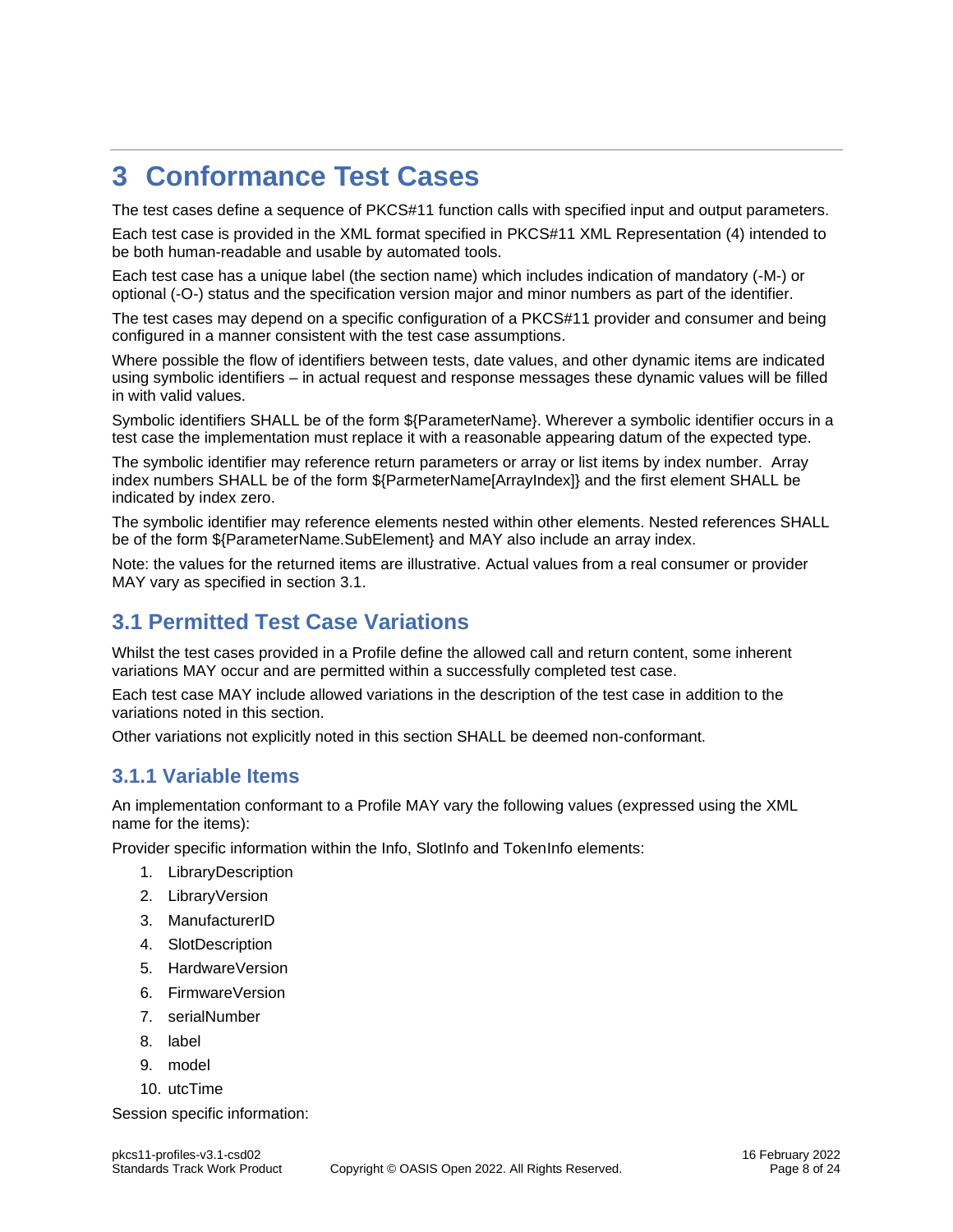- 1. SlotID
- 2. Object
- 3. Session

Object specific information:

1. Object

Operation specific information:

- 1. Data
- 2. EncryptedData
- 3. RandomData

Attribute specific information:

- 1. VALUE
- 2. PUBLIC\_EXPONENT
- 3. PRIVATE\_EXPONENT
- 4. PRIME\_1
- 5. PRIME\_2
- 6. EXPONENT\_1
- 7. EXPONENT\_2
- 8. COEFFICIENT
- 9. PRIME
- 10. SUBPRIME
- 11. BASE
- 12. EC\_POINT
- 13. UNIQUE\_ID

#### <span id="page-8-0"></span>**3.1.2 Variable behavior**

An implementation conformant to a Profile SHALL allow variation of the following behavior:

- 1. A test may omit the clean-up functions at the end of the test provided there is a separate mechanism to remove the created objects during testing.
- 2. A test may omit the test identifiers in various attributes if the consumer is unable to include them in calls.
- 3. The number of entries and order of entries in the list returned in the *C\_GetSlotList*, *C\_GetMechanismList*, and *C\_GetInterfaceList* functions make vary, provided that at least one entry within the list matches the logical context of the test case.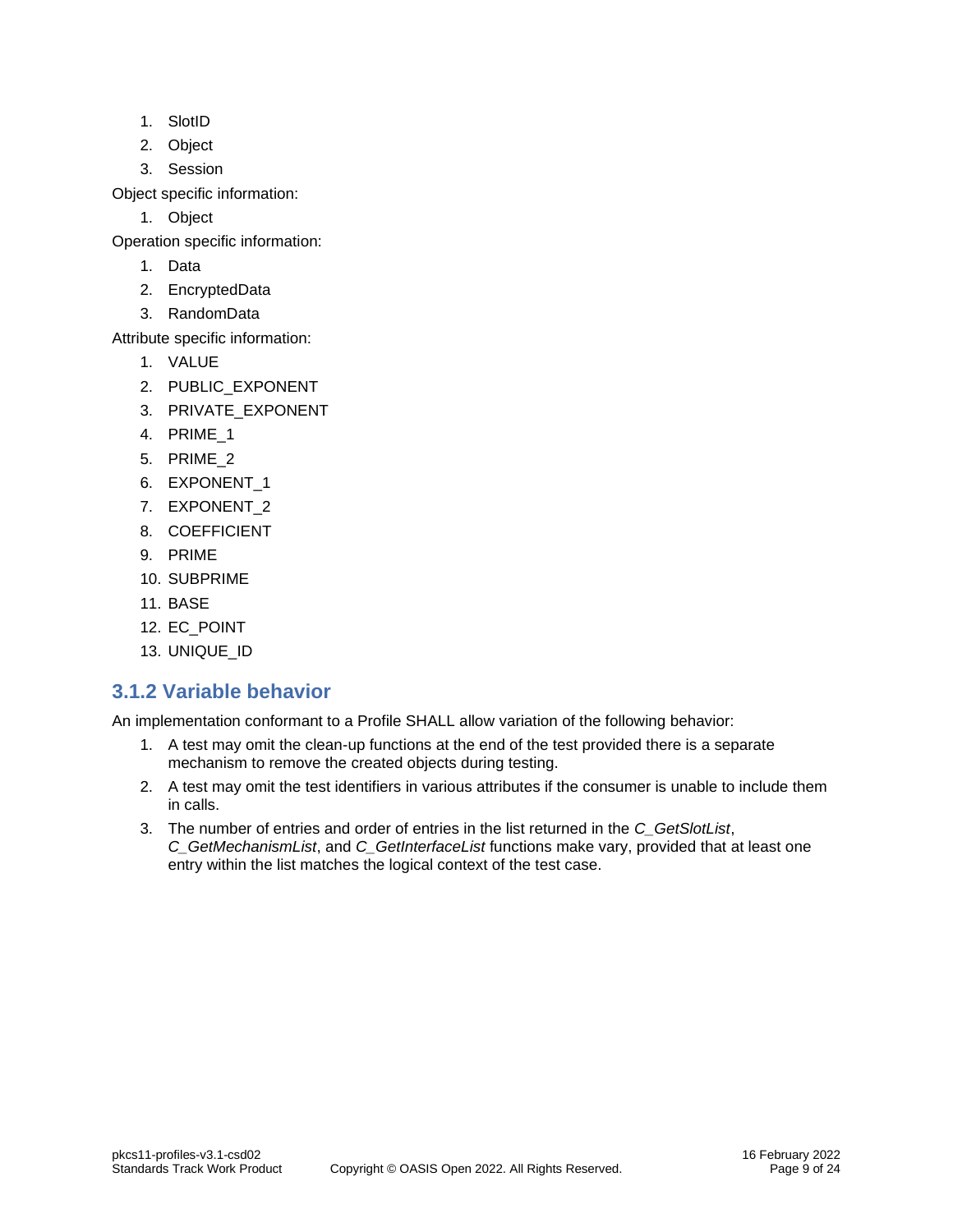## <span id="page-9-0"></span>**4 PKCS#11 XML Representation**

### <span id="page-9-1"></span>**4.1 Normalizing Names**

PKCS#11 parameter and structure field names SHALL be normalized to create a 'CamelCase' format that would be suitable to be used as a variable name in C/Java or an XML element name.

Hungarian notation type indicators are entirely omitted from names (i.e. *h, ph, ul, pul,* and *p* are omitted).

PKCS#11 function names are represented as-is (unchanged) as XML elements of the same name.

### <span id="page-9-2"></span>**4.2 Omitted Items**

PKCS#11 pointers for callback functions and reserved items are entirely omitted (i.e. *pApplication*, *pReserved*, *Notify* are not present).

Hungarian notation type indicators are entirely omitted from names (i.e. *h, ph, ul, pul,* and *p* are omitted).

### <span id="page-9-3"></span>**4.3 Value Representation**

The value for PKCS#11 binary (*CK\_BYTE)* information SHALL be encoded as hexadecimal strings.

The value for PKCS#11 textual information (*CK\_CHAR, CK\_UTF8CHAR)* SHALL be encoded as hex strings.

The value for PKCS#11 numeric information SHALL be encoded as integers or as hexadecimal strings.

#### <span id="page-9-4"></span>**4.3.1 Enumerated Type Representation**

Each PKCS#11 type value SHALL be represented in string/text form using the uppercase C macro name with the type prefix omitted. E.g. *CKR\_OK* has a representation of "*OK*".

#### <span id="page-9-5"></span>**4.3.2 Boolean Representation**

Each PKCS#11 boolean value (*CK\_BBOOL*) SHALL be represented in string/text form either as "true" (non-zero) or "false" (zero). No other representation SHALL be used.

#### <span id="page-9-6"></span>**4.3.3 Flag Type Representation**

Each PKCS#11 flag value SHALL be represented using the uppercase C macro names with the type prefix omitted for each bit. If multiple bit flags are set then each SHALL be present separated by either a space ('') or a pipe ('|') character.

#### <span id="page-9-7"></span>**4.3.4 Function Call and Return Representation**

PKCS#11 function calls are represented as an XML element of the same name containing the input parameters each represented as XML elements and an XML element of the same name as the PKCS#11 function name with an XML element attribute named *rv* containing the return value. The XML element for the input parameters is always immediately followed by the XML element for the output results.

PKCS#11 parameters and structure members that are not arrays or lists are represented as XML elements with the value of the parameter or structure member contained within the XML element attribute *value*.

#### <span id="page-9-8"></span>**4.3.5 Array and List Representation**

PKCS#11 parameters and structure members that are arrays or lists are represented as XML elements with the length of the array or list contained in XML element attribute *length* and the members of the array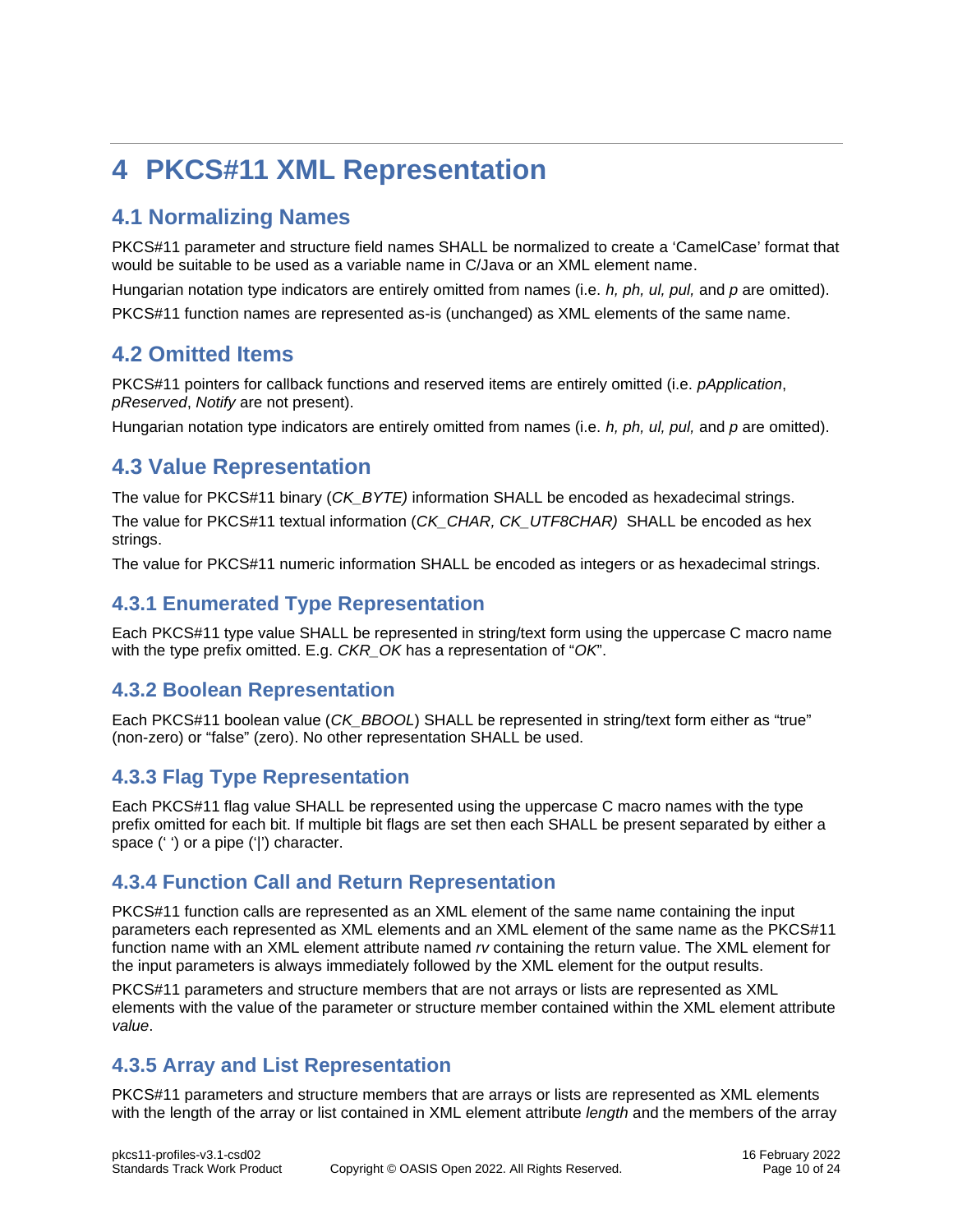or list represented as nested XML elements unless an XML element attribute-based representation has been separately defined (e.g for *CK\_ATTRIBUTE*).

PKCS#11 parameters and structure member elements that represent the count of arrays are omitted as input parameters as the lengths can be determined by a count of the number of XML elements within the call or return XML element within the element representing the PKCS#11 function call.

#### <span id="page-10-0"></span>**4.3.6 Determining Array or List Length**

The PKCS#11 approach of passing in a NULL pointer value and using an input/output parameter to determine the required pointer buffer length for a subsequent call SHALL be encoded as request where the XML element for pointer has no specified value or length for the function call and the returned length is contained in the XML element attribute *length*.

#### <span id="page-10-1"></span>**4.3.7 Hexadecimal String Encoding**

Hexadecimal strings SHALL NOT include any white space.

Hexadecimal strings SHALL use either uppercase 'A'-'F' or lowercase 'a'-'f' along with '0' to '9'.

Numeric values represented as hexadecimal strings SHALL begin with '0x'.

Binary values represented as hexadecimal strings SHOULD omit the '0x'.

#### <span id="page-10-2"></span>**4.4 XML Root Element**

XML documents representing a sequence of PKCS#11 function calls and returns SHALL have an XML root element of *PKCS11*.

#### <span id="page-10-3"></span>**4.5 XML Namespaces**

If namespaces are necessary within a specific context, then each XML element SHALL use the following namespace:

urn:oasis:tc:pkcs11:xmlns

### <span id="page-10-4"></span>**4.6 XML Element Encoding**

For XML, each function call is represented as a sequence of two XML element with optional attributes.

The parameters to each call are represented as nested XML elements, and any structures used within those parameters are represented as nested XML elements within the nested XML elements.

The types of each parameter or structure element are fixed within the PKCS#11 specification and are not separately represented within the XML encoding. i.e. the types are inherently known by implementations and are fixed, matching the underlying C static type declaration.

#### <span id="page-10-5"></span>**4.6.1 Boolean**

XML value uses [XML-SCHEMA] type xsd:Boolean. The value SHALL be FALSE, false, TRUE or true. <TokenPresent value="*false*"/>

#### <span id="page-10-6"></span>**4.6.2 Text String**

XML value uses [XML-SCHEMA] type xsd:string <Pin value="*12345678*"/>

#### <span id="page-10-7"></span>**4.6.3 Byte String**

XML value uses [XML-SCHEMA] type xsd:hexBinary

<EncryptedData value="*8dce78ad*"/>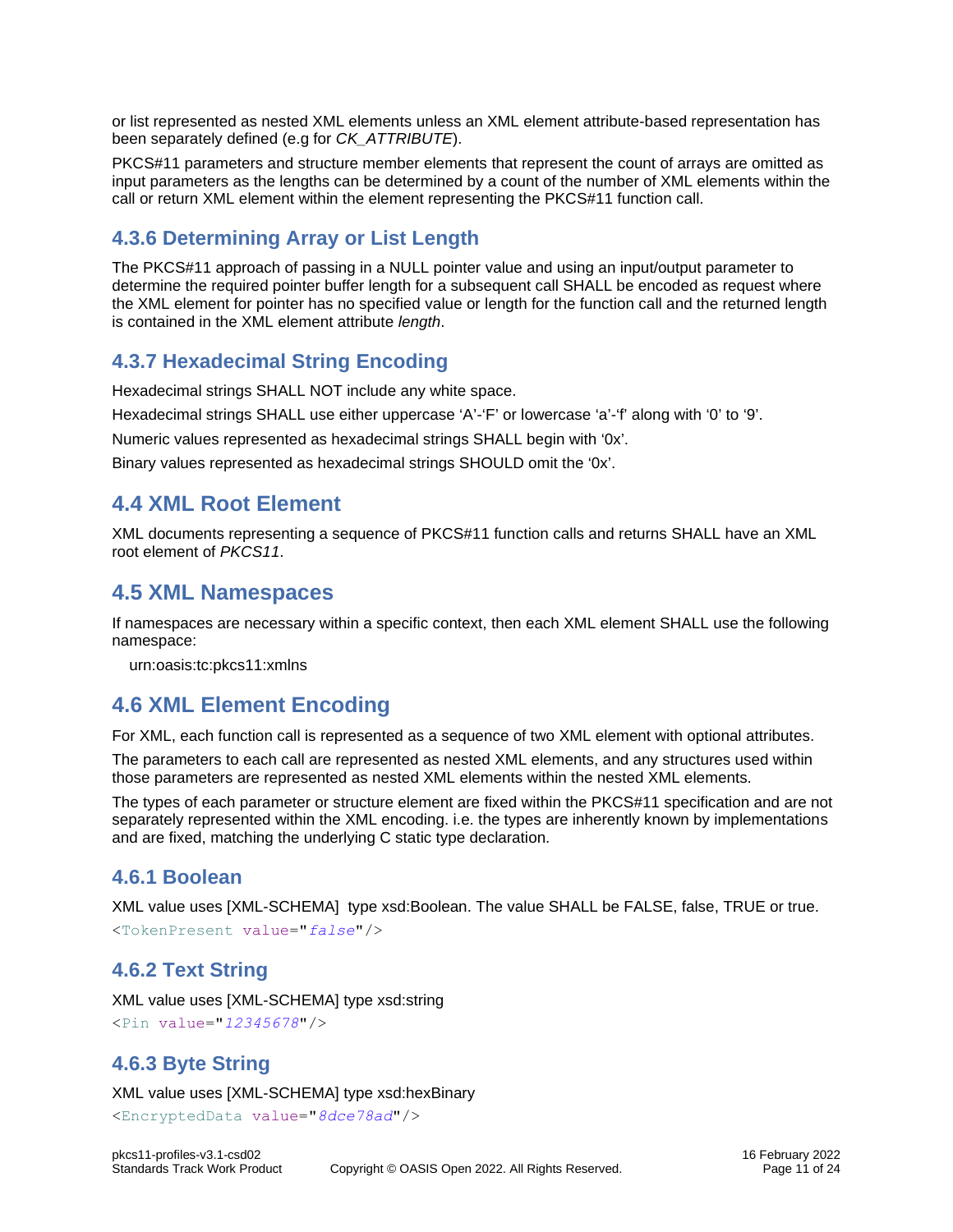#### <span id="page-11-0"></span>**4.6.4 Enumerated Type**

XML value uses [XML-SCHEMA] type xsd:string and is either a hexadecimal string or the *Enumerated Type Representation* name. If an XSD with xsd:enumeration restriction is used to define valid values parsers should also accept any hexadecimal string in addition to the defined enumeration values to allow for user extensions and non-textual encoding parsers.

```
<Type value="AES_CBC"/>
<Type value="0x00001082"/>
<Type value="4426"/>
```
#### <span id="page-11-1"></span>**4.6.5 Function Call and Return**

PKCS#11 function call and return SHALL be encoded as an XML element for the function call with any required parameters as nested XML elements, followed by an XML element for the function return with an XML element attribute of *rv* containing the return code from the function call encoded as an Enumerated Type and any output parameters as nested XML elements.

```
<C_Initialize/>
<C_Initialize rv="OK"/>
<C_GetSlotList>
   <TokenPresent value="false"/>
  <SlotList/>
</C_GetSlotList>
<C_GetSlotList rv="OK">
   <SlotList length="1"/>
</C_GetSlotList>
```
#### <span id="page-11-2"></span>**4.6.6 Attribute**

PKCS#11 attributes (*CK\_ATTRIBUTE*) SHALL be encoded as an XML element with an XML element attribute *type* containing the name of the PKCS#11 attribute and an XML element attribute *value*  containing the value of the attribute. Where the PKCS#11 attribute has a specified type, the *value* SHALL be encoding using the encoding rules for that type of PKCS#11 value.

```
<Attribute type="CLASS" value="SECRET_KEY"/>
<Attribute type="KEY_TYPE" value="AES"/>
<Attribute type="LABEL" value="timing-key"/>
<Attribute type="TOKEN" value="TRUE"/>
<Attribute type="PRIVATE" value="TRUE"/>
<Attribute type="EXTRACTABLE" value="TRUE"/>
<Attribute type="SENSITIVE" value="TRUE"/>
<Attribute type="ENCRYPT" value="TRUE"/>
<Attribute type="DECRYPT" value="TRUE"/>
<Attribute type="VALUE_LEN" value="16"/>
```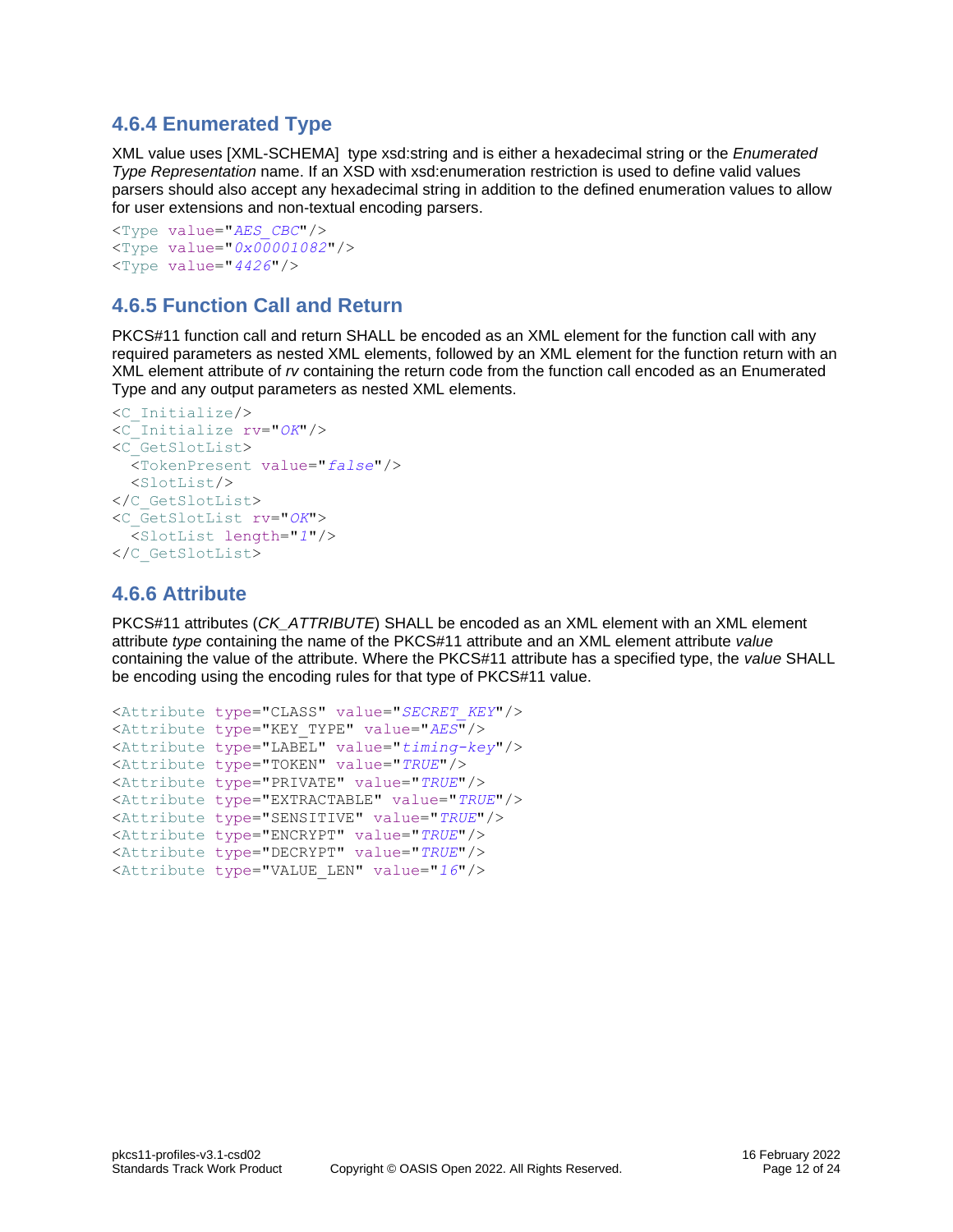## <span id="page-12-0"></span>**5 Base Profiles**

The following subsections describe currently-defined profiles related to the use of PKCS #11. The profiles define classes of PKCS #11 functionality to which an implementation can declare conformance.

### <span id="page-12-1"></span>**5.1 Baseline Provider**

A PKCS #11 provider makes cryptographic functionality available to a consuming application in terms of the PKCS #11 API.

This profile specifies the most basic functionality that would be expected of a conformant PKCS #11 provider – the ability to provide information about the capabilities of the cryptographic services provided.

An implementation conforms to this specification as a Baseline Provider if it meets the following conditions:

- 1. Supports the conditions required by the *PKCS#11 Provider Implementation Conformance*  clauses [\[PKCS11\\_Spec\]](#page-4-5)
- 2. Supports the following data types [\[PKCS11\\_Spec\]](#page-4-5):
	- *a. CK\_VERSION*
	- *b. CK\_INFO*
	- *c. CK\_SLOT\_ID*
	- *d. CK\_SLOT\_INFO*
	- *e. CK\_TOKEN\_INFO*
	- *f. CK\_SESSION\_HANDLE*
	- *g. CK\_USER\_TYPE*
	- *h. CK\_SESSION\_INFO*
	- *i. CK\_OBJECT\_HANDLE*
	- *j. CK\_OBJECT\_CLASS*
	- *k. CK\_ATTRIBUTE\_TYPE*
	- *l. CK\_ATTRIBUTE*
	- *m. CK\_PROFILE\_ID*
	- *n. CK\_RV*
	- *o. CK\_FUNCTION\_LIST*
	- *p. CK\_INTERFACE*
	- *q. CK\_C\_INITIALIZE\_ARGS*
- 3. Supports the following attributes [\[PKCS11\\_Spec\]](#page-4-5):
	- *a. CKA\_CLASS*
	- *b. CKA\_TOKEN*
	- *c. CKA\_VALUE*
	- *d. CKA\_ID*
	- *e. CKA\_PRIVATE*
	- *f. CKA\_MODIFIABLE*
	- *g. CKA\_LABEL*
	- *h. CKA\_UNIQUE\_IDENTIFIER*
	- *i. CKA\_PROFILE\_ID*
- 4. Supports the following objects [\[PKCS11\\_Spec\]](#page-4-5):
	- a. *CKO\_PROFILE* with value *CKP\_BASELINE\_PROVIDER*
- 5. Supports the following functions [\[PKCS11\\_Spec\]](#page-4-5):
	- *a. C\_GetFunctionList*
		- *b. C\_GetInterfaceList*
		- *c. C\_GetInterface*
		- *d. C\_Initialize*
		- *e. C\_Finalize*
		- *f. C\_GetInfo*
		- *g. C\_GetSlotList*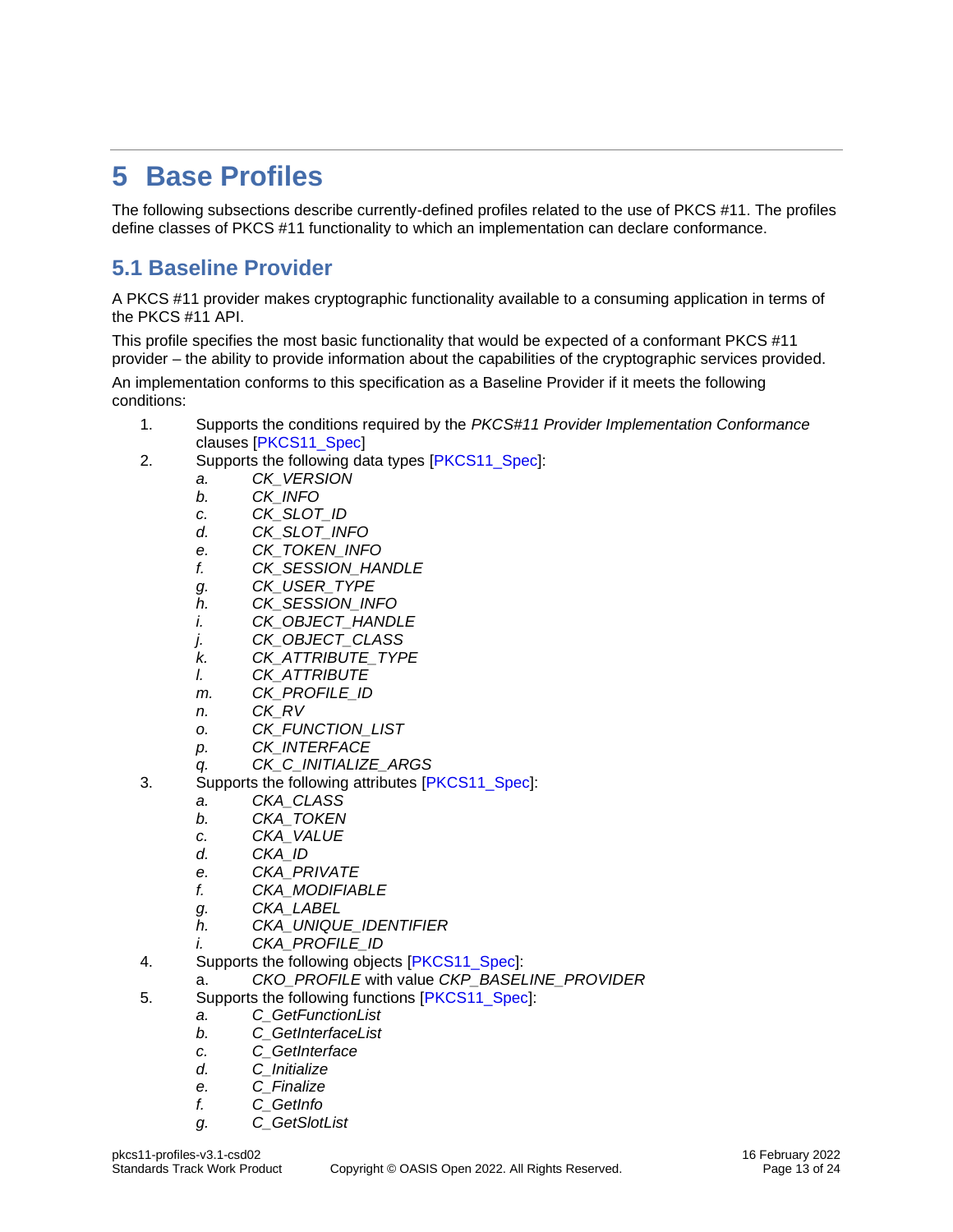- *h. C\_GetSlotInfo*
- *i. C\_GetTokenInfo*
- *j. C\_OpenSession*
- *k. C\_CloseSession*
- *l. C\_GetSessionInfo*
- *m. C\_FindObjectsInit*
- *n. C\_FindObjects*
- *o. C\_FindObjectsFinal*
- *p. C\_GetAttributeValue*
- 6. Supports the following mechanisms:
	- a. None specified
- 7. Supports *Error Handling* [\[PKCS11\\_Spec\]](#page-4-5) for any supported object, function or mechanism
- 8. Optionally supports any clause within [\[PKCS11\\_Spec\]](#page-4-5) that is not listed above
- 9. Optionally supports extensions outside the scope of this standard (e.g., vendor defined extensions, conformance clauses) that do not contradict any PKCS #11 requirements

#### <span id="page-13-0"></span>**5.1.1 Baseline Provider Mandatory Test Cases**

#### <span id="page-13-1"></span>**5.1.1.1 BL-M-1-31**

See<test-cases/pkcs11-v3.1/mandatory/BL-M-1-31.xml>

### <span id="page-13-2"></span>**5.2 Complete Provider**

A PKCS #11 provider makes cryptographic functionality available to a consuming application in terms of the PKCS #11 API.

This profile specifies the functionality that would be expected of a conformant PKCS #11 provider that implements the entire specification.

An implementation conforms to this specification as a Complete Provider if it meets the following conditions:

- 1. Supports the conditions required by the *PKCS#11 Provider Implementation Conformance*  clauses [\[PKCS11\\_Spec\]](#page-4-5)
- 2. Supports all data types [\[PKCS11\\_Spec\]](#page-4-5):
- 3. Supports all attributes [\[PKCS11\\_Spec\]](#page-4-5):
- 4. Supports all objects [\[PKCS11\\_Spec\]](#page-4-5):
- 5. Supports all functions [\[PKCS11\\_Spec\]](#page-4-5):
- 6. Supports all mechanisms [\[PKCS11\\_Spec\]](#page-4-5) Section 6:
- 7. Supports *Error Handling* [\[PKCS11\\_Spec\]](#page-4-5)
- 8. Optionally supports extensions outside the scope of this standard (e.g., vendor defined extensions, conformance clauses) that do not contradict any PKCS #11 requirements

## <span id="page-13-3"></span>**5.3 Extended Provider**

This profile builds on the PKCS#11 Baseline Provider to add support for mechanism-based usage.

An implementation conforms to this specification as an Extended Provider if it meets the following conditions:

- 1. Supports the conditions required by the PKCS #11 conformance clauses ([\[PKCS11\\_Spec\]](#page-4-5) Section 7 (PKCS#11 Implementation Conformance)
- 2. Supports the conditions required by the PKCS #11 Baseline Provider clauses section 3.3.
- 3. Supports the following data types [\[PKCS11\\_Spec\]](#page-4-5):
	- *a. CK\_MECHANISM\_TYPE*
	- *b. CK\_MECHANISM*
- 4. Supports the following attributes [\[PKCS11\\_Spec\]](#page-4-5):
	- a. None specified
- 5. Supports the following objects [\[PKCS11\\_Spec\]](#page-4-5):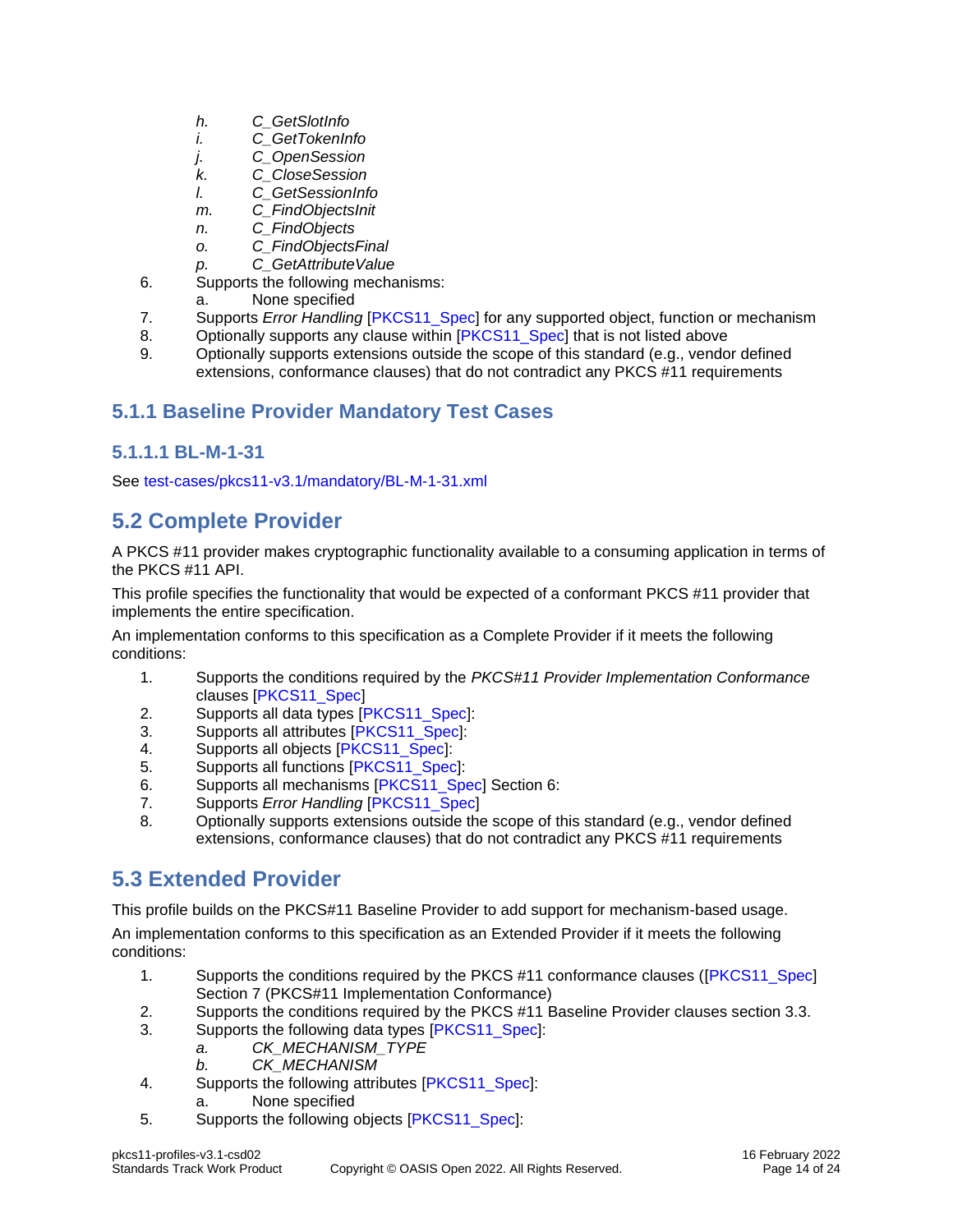- a. *CKO\_PROFILE* with value *CKP\_EXTENDED\_PROVIDER*
- 6. Supports the following functions [\[PKCS11\\_Spec\]](#page-4-5):
	- *a. C\_GetMechanismList*
	- *b. C\_GetMechanismInfo*
	- *c. C\_Login*
	- *d. C\_LoginUser*
	- *e. C\_Logout*
- 7. Supports the following mechanisms:
	- a. None specified
- 8. Supports *Error Handling* [\[PKCS11\\_Spec\]](#page-4-5) for any supported object, function or mechanism
- 9. Optionally supports any clause within [\[PKCS11\\_Spec\]](#page-4-5) that is not listed above
- 10. Optionally supports extensions outside the scope of this standard (e.g., vendor defined extensions, conformance clauses) that do not contradict any PKCS #11 requirements

#### <span id="page-14-0"></span>**5.3.1 Extended Provider Mandatory Test Cases**

#### <span id="page-14-1"></span>**5.3.1.1 EXT-M-1-31**

See<test-cases/pkcs11-v3.1/mandatory/EXT-M-1-31.xml>

### <span id="page-14-2"></span>**5.4 Authentication Token**

This profile builds on the PKCS #11 Baseline Provider and/or Baseline Consumer profiles to provide for use in the context of an authentication token.

An implementation conforms to this specification as an Authentication Token if it meets the following conditions:

- 1. If the implementation is a consumer then it SHALL support the conditions required by the PKCS #11 Baseline Consumer Clause (Section 3.2)
- 2. If the implementation is a provider then it SHALL support the conditions required by the PKCS #11 Baseline Provider Clause (Section 3.3)
- 3. Supports the following data types [\[PKCS11\\_Spec\]](#page-4-5): a. None specified
- 4. Supports the following attributes [\[PKCS11\\_Spec\]](#page-4-5):
	- a. None specified
- 5. Supports the following objects [\[PKCS11\\_Spec\]](#page-4-5):
	- *a. CKO\_PRIVATE\_KEY*
	- *b. CKO\_PUBLIC\_KEY*
	- c. *CKO\_PROFILE* with value *CKP\_AUTHENTICATION\_TOKEN*
- 6. Supports the following functions [\[PKCS11\\_Spec\]](#page-4-5):
	- *a. C\_Login*
		- *b. C\_LoginUser*
		- *c. C\_Logout*
		- *d. C\_SignInit*
		- e. *C\_Sign* and/or *C\_SignUpdate* and *C\_SignFinal*
- 7. Supports the following mechanisms:
	- a. None specified
- 8. Supports *Error Handling* [\[PKCS11\\_Spec\]](#page-4-5) for any supported object, function or mechanism
- 9. Optionally supports any clause within [\[PKCS11\\_Spec\]](#page-4-5) that is not listed above
- 10. Optionally supports extensions outside the scope of this standard (e.g., vendor defined extensions, conformance clauses) that do not contradict any PKCS #11 requirements.

#### <span id="page-14-3"></span>**5.4.1 Authentication Token Provider Mandatory Test Cases**

#### <span id="page-14-4"></span>**5.4.1.1 AUTH-M-1-31**

See<test-cases/pkcs11-v3.1/mandatory/AUTH-M-1-31.xml>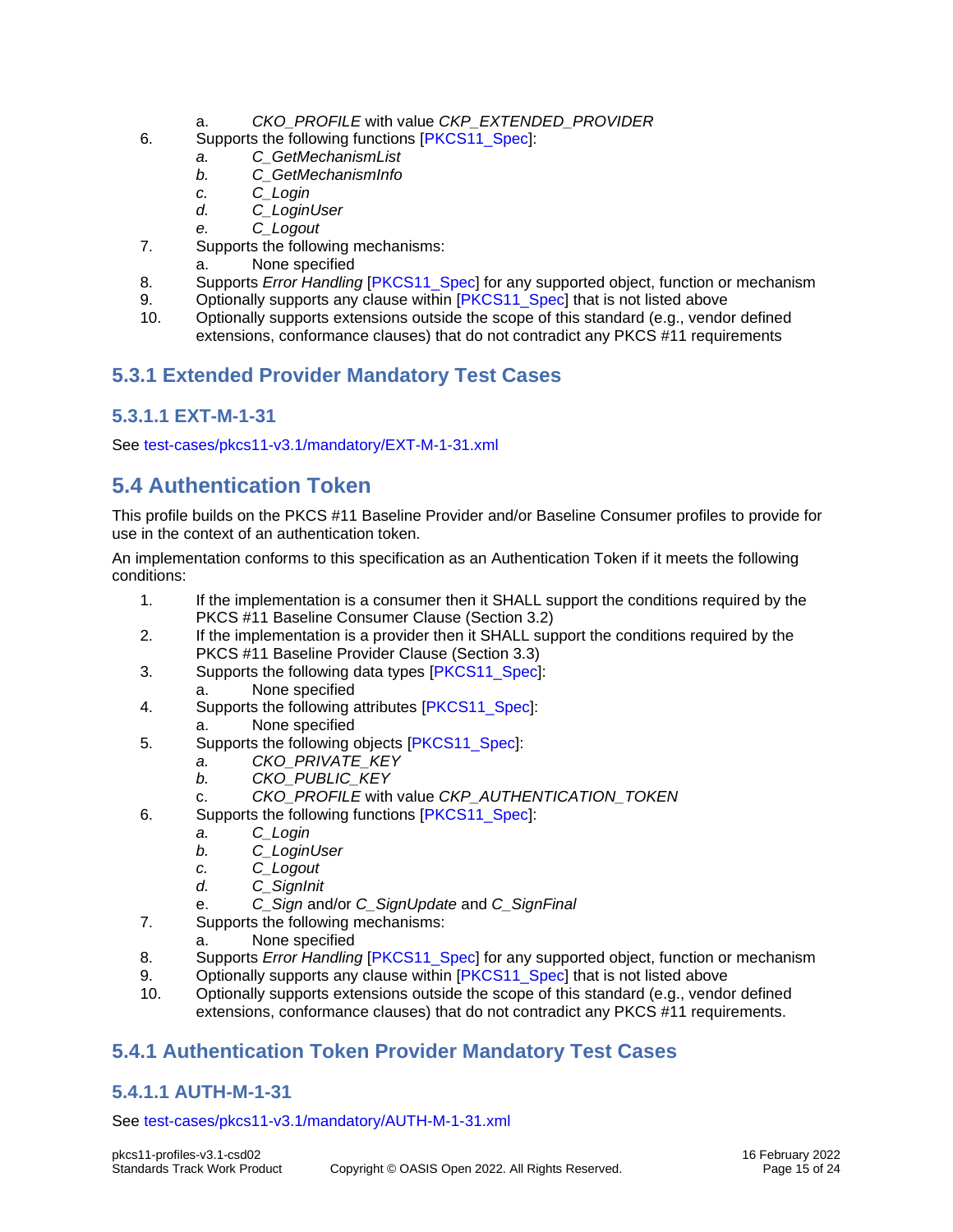## <span id="page-15-0"></span>**5.5 Public Certificates Token**

This profile builds on the PKCS #11 Baseline Provider and/or Baseline Consumer profiles to provide for use in the context of a public certificates token.

An implementation conforms to this specification as a Public Certificates Token if it meets the following conditions:

- 1. If the implementation is a consumer then it SHALL support the conditions required by the PKCS #11 Baseline Consumer Clause (Section 3.2)
- 2. If the implementation is a provider then it SHALL support the conditions required by the PKCS #11 Baseline Provider Clause (Section 3.3)
- 3. Supports the following data types [\[PKCS11\\_Spec\]](#page-4-5):
	- a. None specified
- 4. Supports the following attributes [\[PKCS11\\_Spec\]](#page-4-5):
	- a. None specified
- 5. Supports the following objects [\[PKCS11\\_Spec\]](#page-4-5):
	- *a. CKO\_CERTIFICATE*
	- b. *CKO\_PROFILE* with value *CKP\_PUBLIC\_CERTIFICATES\_TOKEN*
- 6. Supports the following functions [\[PKCS11\\_Spec\]](#page-4-5):
	- a. None specified
- 7. Supports the following mechanisms [\[PKCS11\\_Spec\]](#page-4-5):
- a. None specified
- 8. Supports the following object location requirements:
	- a. All certificates are publicly readable, able to be found on the token without a login having been performed
	- b. All certificates for which a matching private key also exists on the token must have a matching *CKA\_ID* attribute for the certificate and private key
	- c. One or more of the following conditions must be met:
		- i. The matching private key for a certificate can be found via *C\_FindObjects* using the matching *CKA\_ID* value without a login having been performed;
		- ii. The matching public key for a certificate can be found via *C\_FindObjects* using the matching *CKA\_ID* value without a login having been performed
- 9. Supports Error Handling [PKCS11\_Spec] for any supported object, function or mechanism
- 10. Optionally supports any clause within [\[PKCS11\\_Spec\]](#page-4-5) that is not listed above
- 11. Optionally supports extensions outside the scope of this standard (e.g., vendor defined extensions, conformance clauses) that do not contradict any PKCS #11 requirements.

#### <span id="page-15-1"></span>**5.5.1 Public Certificates Token Provider Mandatory Test Cases**

#### <span id="page-15-2"></span>**5.5.1.1 CERT-M-1-31**

See<test-cases/pkcs11-v3.1/mandatory/CERT-M-1-31.xml>

### <span id="page-15-3"></span>**5.6 HKDF TLS Token**

This profile builds on the PKCS #11 Baseline Provider and/or Baseline Consumer profiles to provide for use in the context of TLS 1.3 connections using the CKM\_HKDF\_DERIVE\_DATA mechanism.

An implementation conforms to this specification as an HKDF TLS Token if it meets the following conditions:

- 1. If the implementation is a consumer then it SHALL support the conditions required by the PKCS #11 Baseline Consumer Clause (Section 3.2)
- 2. If the implementation is a provider then it SHALL support the conditions required by the PKCS #11 Baseline Provider Clause (Section 3.3)
- 3. Supports the following data types [\[PKCS11\\_Spec\]](#page-4-5):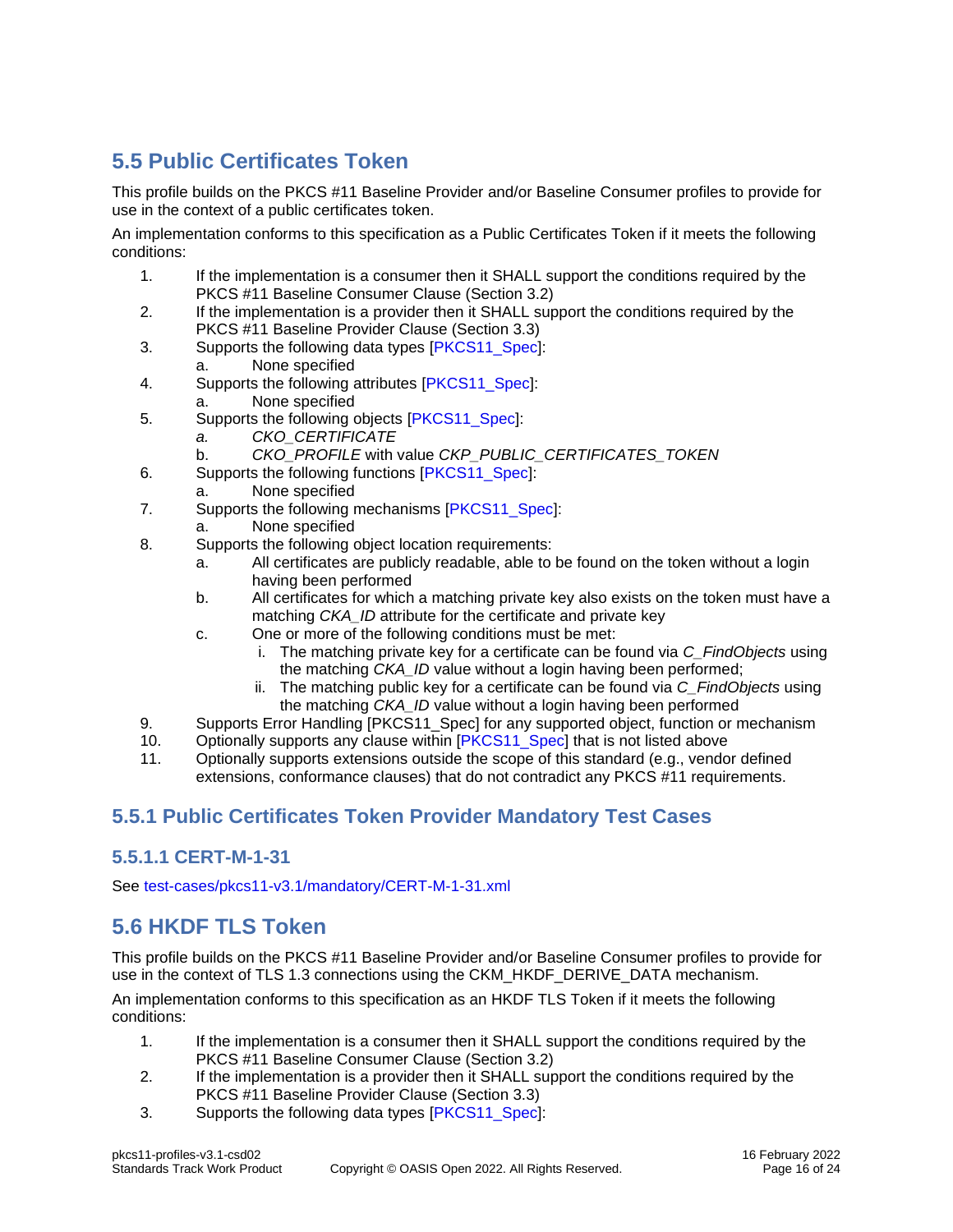- b. CK\_HKDF\_PARAMS
- 4. Supports the following attributes [\[PKCS11\\_Spec\]](#page-4-5):
	- a. None specified
- 5. Supports the following objects [\[PKCS11\\_Spec\]](#page-4-5):
	- *a. CKO\_DATA*
		- *b. CKO\_SECRET\_KEY*
- c. *CKO\_PROFILE* with value *CKP\_HKDF\_TLS\_TOKEN*
- 6. Supports the following functions [\[PKCS11\\_Spec\]](#page-4-5):
- *a. C\_DeriveKey*
- 7. Supports the following mechanisms:
	- a. CKM\_HKDF\_DATA

A conformant provider SHALL not reject derive requests based on the pInfo value if the following pInfo values are given:

- 1. The string L1,L2,"tls iv",0 (L1, L2, 0x74, 0x6c, 0x73, 0x20, 0x69, 0x76, 0x00) where L1 is the most significant byte of CKA\_KEY\_LENGTH and L2 is the least significant byte of CKA\_KEY\_LENGTH.
- 2. The string L1,L2,"tls quic iv",0 (L1, L2, 0x74, 0x6c, 0x73, 0x20, 0x71, 0x75, 0x69, 0x63, 0x20, 0x69, 0x76, 0x00) where L1 is the most significant byte of CKA\_KEY\_LENGTH and L2 is the least significant byte of CKA\_KEY\_LENGTH.

A conformant provider MAY accept other values for pInfo.

- 8. Supports *Error Handling* [\[PKCS11\\_Spec\]](#page-4-5) for any supported object, function or mechanism
- 9. Optionally supports any clause within [\[PKCS11\\_Spec\]](#page-4-5) that is not listed above
- 10. Optionally supports extensions outside the scope of this standard (e.g., vendor defined extensions, conformance clauses) that do not contradict any PKCS #11 requirements.

#### <span id="page-16-0"></span>**5.7 Baseline Consumer**

A PKCS #11 consumer calls a PKCS #11 provider implementation of the PKCS #11 API in order to use the cryptographic functionality from that provider.

This profile specifies the most basic functionality that would be expected of a conformant PKCS #11 consumer – the ability to consume information via the cryptographic services offered by a provider. An implementation conforms to this specification as a Baseline Consumer if it meets the following conditions:

- 1. Supports the conditions required by the *PKCS#11 Consumer Implementation Conformance*  clauses [\[PKCS11\\_Spec\]](#page-4-5)
- 2. Supports the following data types [\[PKCS11\\_Spec\]](#page-4-5):
	- *a. CK\_VERSION*
	- *b. CK\_INFO*
	- *c. CK\_SLOT\_ID*
	- *d. CK\_SLOT\_INFO*
	- *e. CK\_TOKEN\_INFO*
	- *f. CK\_SESSION\_HANDLE*
	- *g. CK\_USER\_TYPE*
	- *h. CK\_SESSION\_INFO*
	- *i. CK\_OBJECT\_HANDLE*
	- *j. CK\_OBJECT\_CLASS*
	- *k. CK\_ATTRIBUTE\_TYPE*
	- *l. CK\_ATTRIBUTE*
	- *m. CK\_RV*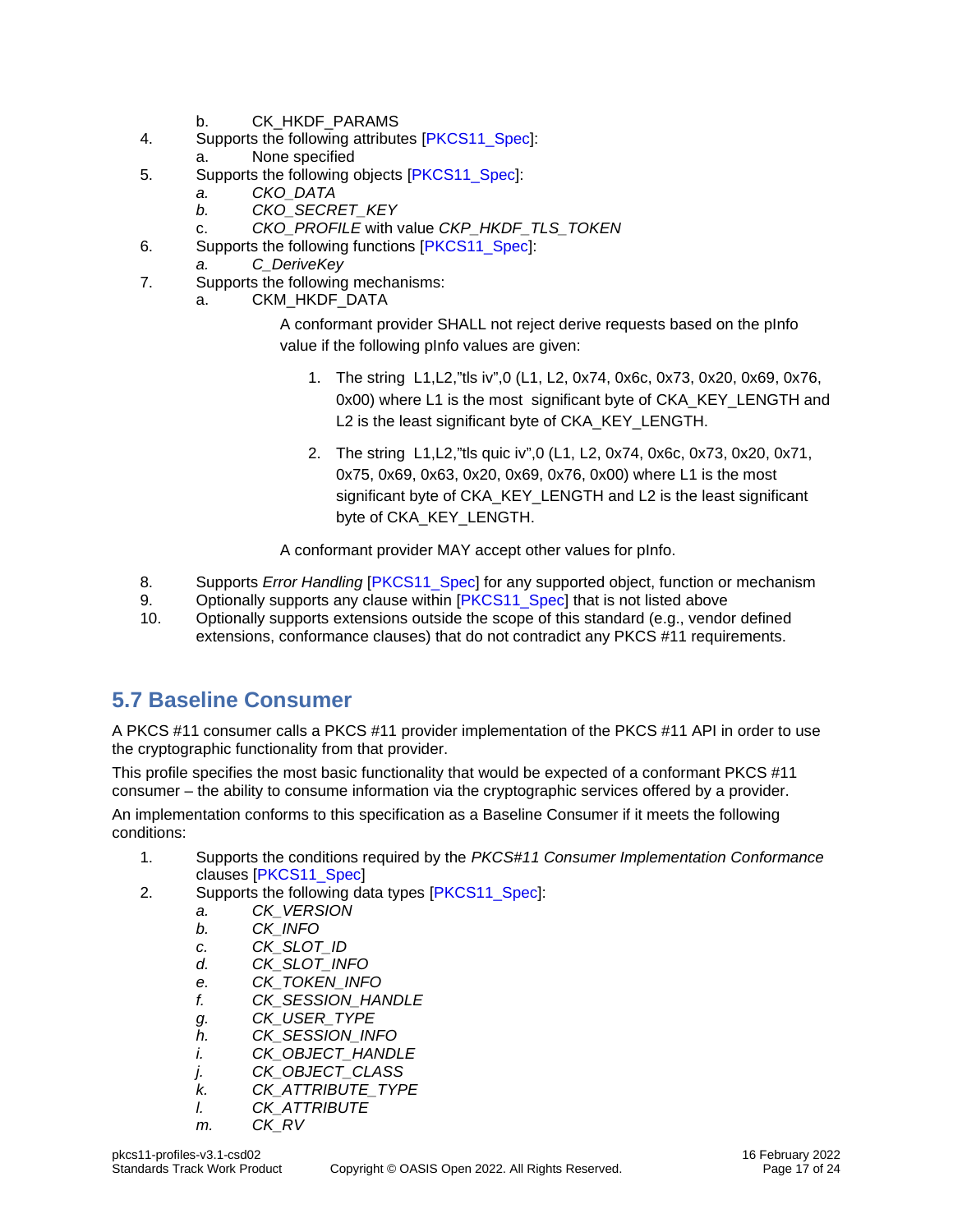- *n. CK\_FUNCTION\_LIST*
- *o. CK\_C\_INITIALIZE\_ARGS*
- 3. Supports the following attributes [\[PKCS11\\_Spec\]](#page-4-5):
	- *a. CKA\_CLASS*
	- *b. CKA\_VALUE*
- 4. Supports the following objects:
	- a. None specified
- 5. Supports the following functions [\[PKCS11\\_Spec\]](#page-4-5):
	- *a. C\_GetFunctionList* or *C\_GetInterfaceList* and *C\_GetInterface* 
		- *b. C\_Initialize*
		- *c. C\_Finalize*
		- *d. C\_GetInfo*
		- *e. C\_GetSlotList*
		- *f. C\_GetSlotInfo*
		- *g. C\_GetTokenInfo*
		- *h. C\_OpenSession*
		- *i. C\_CloseSession*
- 6. Supports the following mechanisms:
	- a. None specified
- 7. Supports *Error Handling* [\[PKCS11\\_Spec\]](#page-4-5) for any supported object, function or mechanism
- 8. Optionally supports any clause within [\[PKCS11\\_Spec\]](#page-4-5) that is not listed above
- 9. Optionally supports extensions outside the scope of this standard (e.g., vendor defined extensions, conformance clauses) that do not contradict any PKCS #11 requirements

### <span id="page-17-0"></span>**5.8 Extended Consumer**

This profile builds on the PKCS#11 Baseline Consumer profile to add support for mechanism-based usage.

An implementation conforms to this specification as an Extended Consumer if it meets the following conditions:

- 1. Supports the conditions required by the PKCS11 conformance clauses ([PKCS11 Spec] Section 7 (PKCS#11 Implementation Conformance)
- 2. Supports the conditions required by the PKCS11 Baseline Consumer clauses section 3.2
- 3. Supports the following data types [\[PKCS11\\_Spec\]](#page-4-5):
	- *a. CK\_MECHANISM\_TYPE*
		- *b. CK\_MECHANISM*
- 4. Supports the following attributes [\[PKCS11\\_Spec\]](#page-4-5):
- a. None specified
- 5. Supports the following objects [\[PKCS11\\_Spec\]](#page-4-5):
	- a. None specified
- 6. Supports the following functions [\[PKCS11\\_Spec\]](#page-4-5):
	- *a. C\_GetMechanismList*
	- *b. C\_GetMechanismInfo*
- 7. Supports the following mechanisms:
	- a. None specified
- 8. Supports *Error Handling* [\[PKCS11\\_Spec\]](#page-4-5) for any supported object, function or mechanism
- 9. Optionally supports any clause within [\[PKCS11\\_Spec\]](#page-4-5) that is not listed above
- 10. Optionally supports extensions outside the scope of this standard (e.g., vendor defined extensions, conformance clauses) that do not contradict any PKCS #11 requirements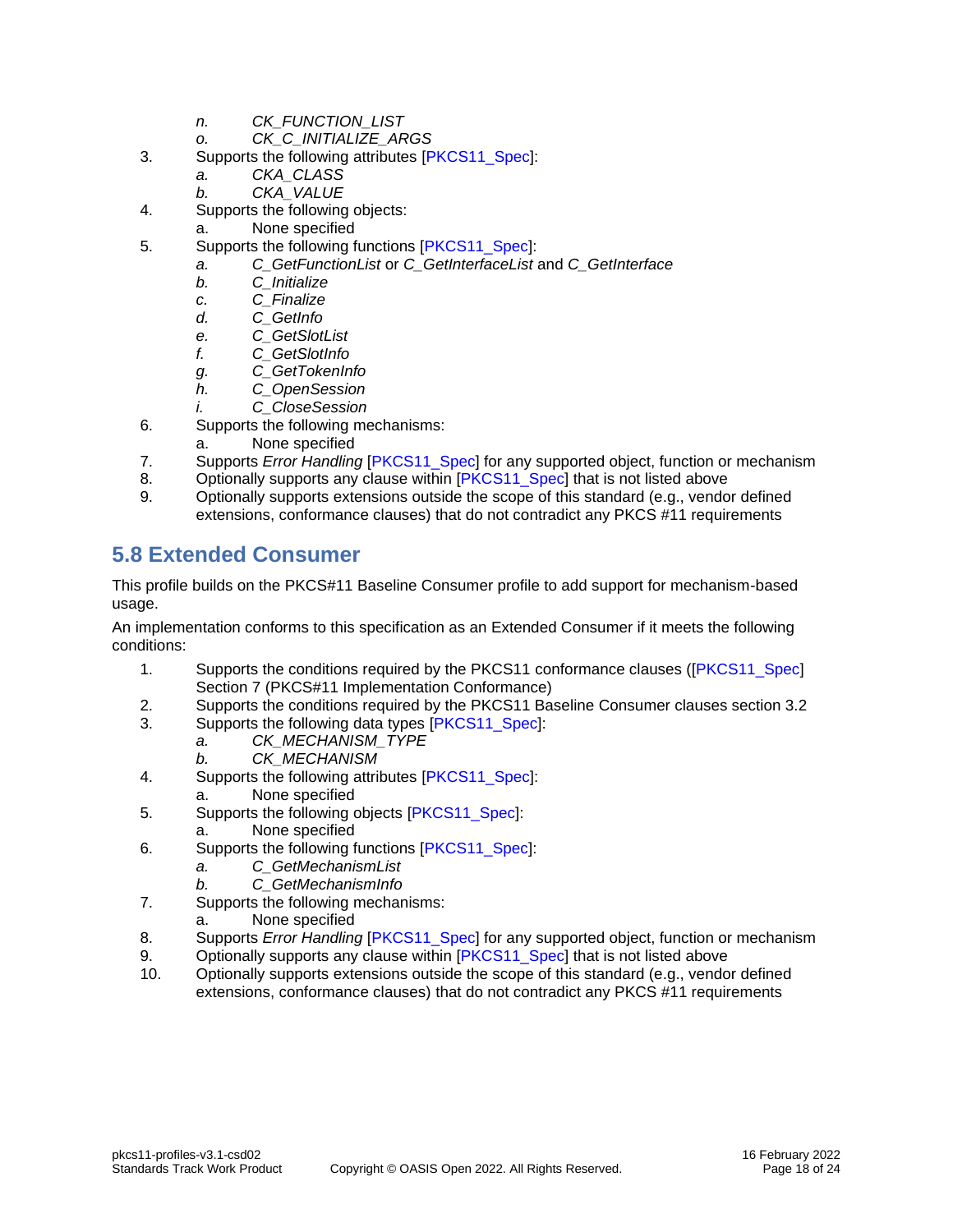## <span id="page-18-0"></span>**6 Conformance**

The baseline provider and consumer profiles provide the most basic functionality that is expected of a conformant PKCS#11 consumer or provider. The complete provider profile defines a PKCS#11 provider that implements the entire specification. A PKCS#11 implementation conformant to this specification (the PKCS#11 Profiles) SHALL meet all the conditions documented in one or more of the following sections.

### <span id="page-18-1"></span>**6.1 Baseline Provider Profile Conformance**

PKCS#11 provider implementations conformant to this profile:

- 1. SHALL support [\[PKCS11\\_Spec\]](#page-4-5);
- 2. SHALL support the [Baseline Provider](#page-12-1) conditions [\(5.7](#page-16-0)[5.1\)](#page-12-1) and;
- 3. SHALL support one or more of the [Baseline Provider Mandatory Test Cases](#page-13-0) [\(5.1.1\)](#page-13-0).

#### <span id="page-18-2"></span>**6.2 Complete Provider Profile Conformance**

PKCS#11 provider implementations conformant to this profile:

- 1. SHALL support [\[PKCS11\\_Spec\]](#page-4-5);
- 2. SHALL support the [Complete Provider](#page-13-2) conditions [\(5.7](#page-16-0)[5.2\)](#page-13-2) and;
- 3. SHALL support all of the provider conformance clauses contained within [Conformance](#page-18-0) [\(6\)](#page-18-0).

#### <span id="page-18-3"></span>**6.3 Extended Provider Profile Conformance**

PKCS#11 provider implementations conformant to this profile:

- 1. SHALL support [\[PKCS11\\_Spec\]](#page-4-5);
- 2. SHALL support the [Extended Provider](#page-13-3) conditions [\(5.3\)](#page-13-3) and;
- 3. SHALL support one or more of the [Extended Provider Mandatory Test Cases](#page-14-0) [\(5.3.1\)](#page-14-0).

#### <span id="page-18-4"></span>**6.4 Authentication Token Provider Profile Conformance**

PKCS#11 provider implementations conformant to this profile:

- 1. SHALL support [\[PKCS11\\_Spec\]](#page-4-5);
- 2. SHALL support the [Authentication Token](#page-14-2) conditions [\(5.4\)](#page-14-2) and;
- 3. SHALL support all of the [Authentication Token Provider Mandatory Test Cases](#page-14-3) [\(5.4.1\)](#page-14-3).

#### <span id="page-18-5"></span>**6.5 Public Certificates Token Provider Profile Conformance**

PKCS#11 provider implementations conformant to this profile:

- 1. SHALL support [\[PKCS11\\_Spec\]](#page-4-5);
- 2. SHALL support the [Public Certificates Token](#page-15-0) conditions [\(5.5\)](#page-15-0) and;
- 3. SHALL support all of the [Public Certificates Token Provider Mandatory Test Cases](#page-15-1) [\(5.5.1\)](#page-15-1).

#### <span id="page-18-6"></span>**6.6 HKDF TLS Token Provider Profile Conformance**

PKCS#11 provider implementations conformant to this profile:

- 1. SHALL support [\[PKCS11\\_Spec\]](#page-4-5);
- 2. SHALL support the [HKDF TLS Token](#page-15-3) conditions [\(5.6\)](#page-15-3).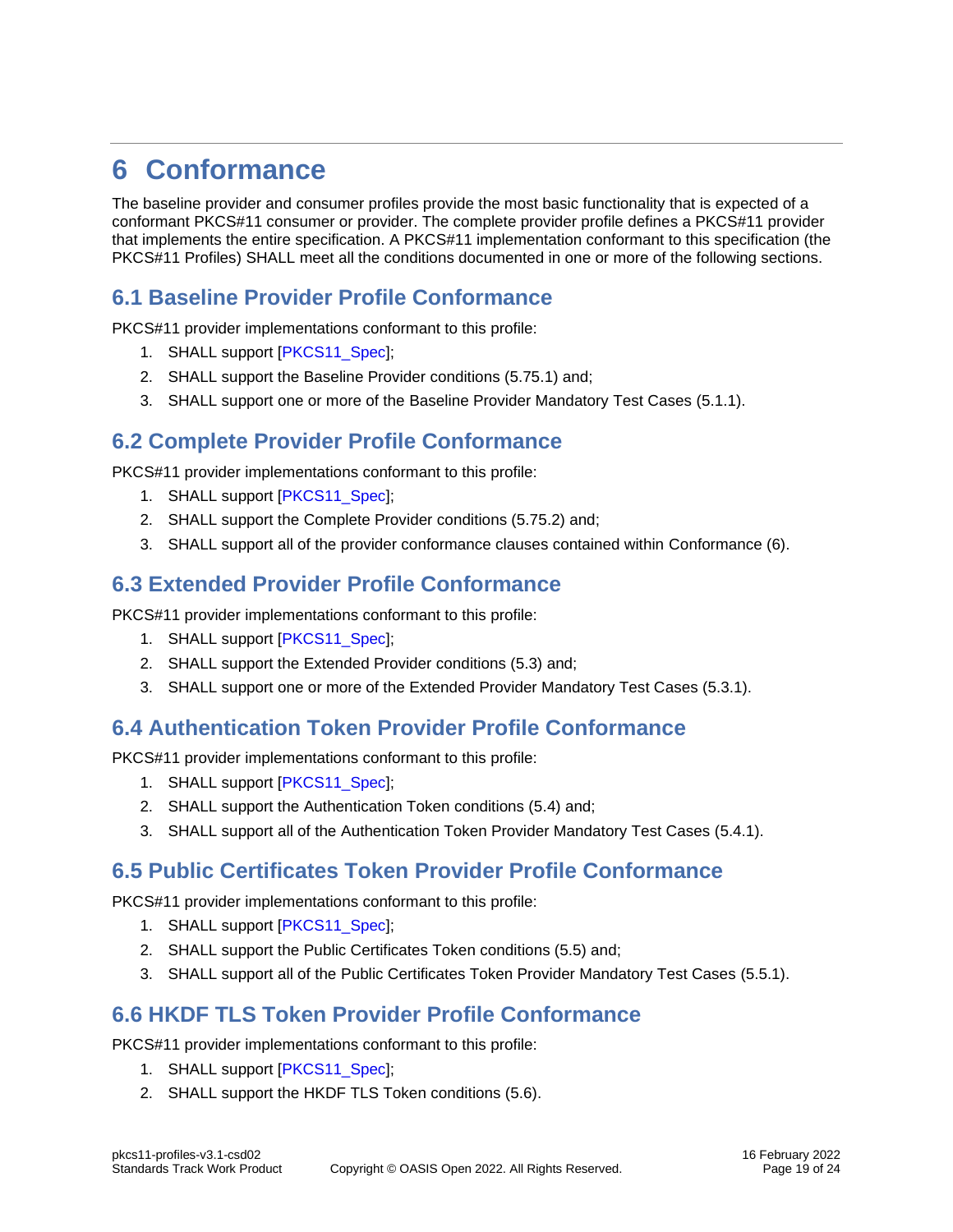### <span id="page-19-0"></span>**6.7 Baseline Consumer Profile Conformance**

PKCS#11 consumer implementations conformant to this profile:

- 1. SHALL support [\[PKCS11\\_Spec\]](#page-4-5); and
- 2. SHALL support the [Baseline Consumer](#page-16-0) conditions [\(5.7\)](#page-16-0).

#### <span id="page-19-1"></span>**6.8 Authentication Token Consumer Profile Conformance**

PKCS#11 provider implementations conformant to this profile:

- 1. SHALL support [\[PKCS11\\_Spec\]](#page-4-5); and
- 2. SHALL support the [Authentication Token](#page-14-2) conditions [\(5.4\)](#page-14-2)

#### <span id="page-19-2"></span>**6.9 Public Certificates Token Consumer Profile Conformance**

PKCS#11 provider implementations conformant to this profile:

- 1. SHALL support [\[PKCS11\\_Spec\]](#page-4-5); and
- 2. SHALL support the [Public Certificates Token](#page-15-0) conditions [\(5.5\)](#page-15-0)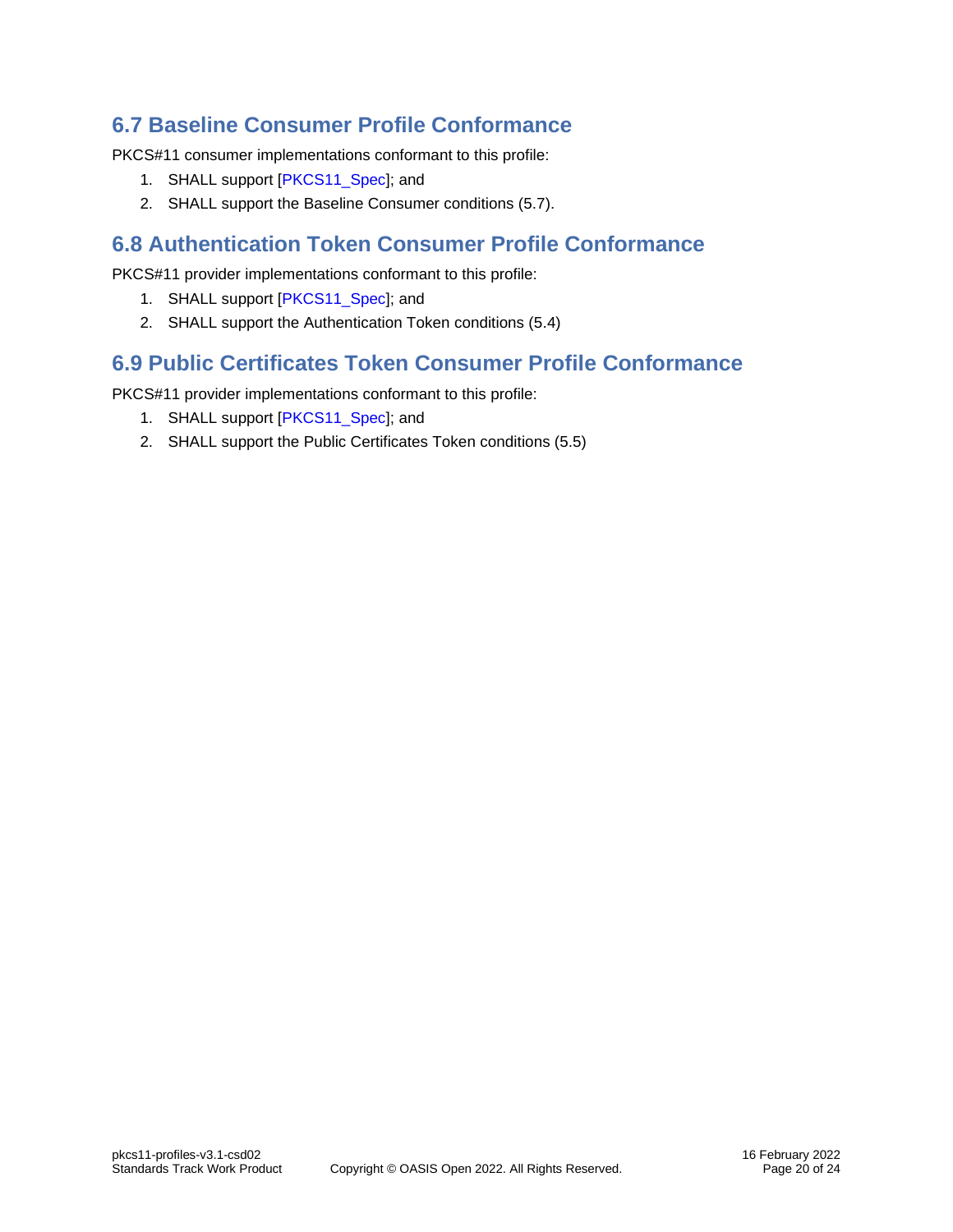## <span id="page-20-0"></span>**Appendix A. Acknowledgments**

The following individuals have participated in the creation of this specification and are gratefully acknowledged:

#### **Participants:**

| Salutation | <b>First Name</b> | Last Name      | Company                                 |
|------------|-------------------|----------------|-----------------------------------------|
| Dr.        | Warren            | Armstrong      | QuintessenceLabs Pty Ltd.               |
|            | Anthony           | <b>Berglas</b> | Cryptsoft Pty Ltd.                      |
| Mr.        | Dieter            | Bong           | Utimaco IS GmbH                         |
| Mr.        | Roland            | <b>Bramm</b>   | <b>PrimeKey Solutions AB</b>            |
|            | Andrew            | <b>Byrne</b>   | Dell                                    |
|            | Hamish            | Cameron        | nCipher                                 |
|            | Kenli             | Chong          | QuintessenceLabs Pty Ltd.               |
| Mr.        | Justin            | Corlett        | Cryptsoft Pty Ltd.                      |
|            | Xuelei            | Fan            | Oracle                                  |
| Mr.        | Jan               | Friedel        | Oracle                                  |
| Ms.        | Susan             | Gleeson        | Oracle                                  |
| Mr.        | Thomas            | Hardjono       | M.I.T.                                  |
| Mrs.       | Jane              | Harnad         | <b>OASIS</b>                            |
|            | David             | Horton         | Dell                                    |
|            | Tim               | Hudson         | Cryptsoft Pty Ltd.                      |
| Mr.        | Gershon           | Janssen        | Individual                              |
| Mr.        | Jakub             | Jelen          | <b>Red Hat</b>                          |
| Dr.        | Mark              | Joseph         | P6R, Inc                                |
| Mr.        | Paul              | King           | nCipher                                 |
| Ms.        | Dina              | Kurktchi-Nimeh | Oracle                                  |
|            | John              | Leiseboer      | QuintessenceLabs Pty Ltd.               |
| Mr.        | John              | Leser          | Oracle                                  |
|            | Chris             | <b>Malafis</b> | <b>Red Hat</b>                          |
| Dr.        | Michael           | Markowitz      | <b>Information Security Corporation</b> |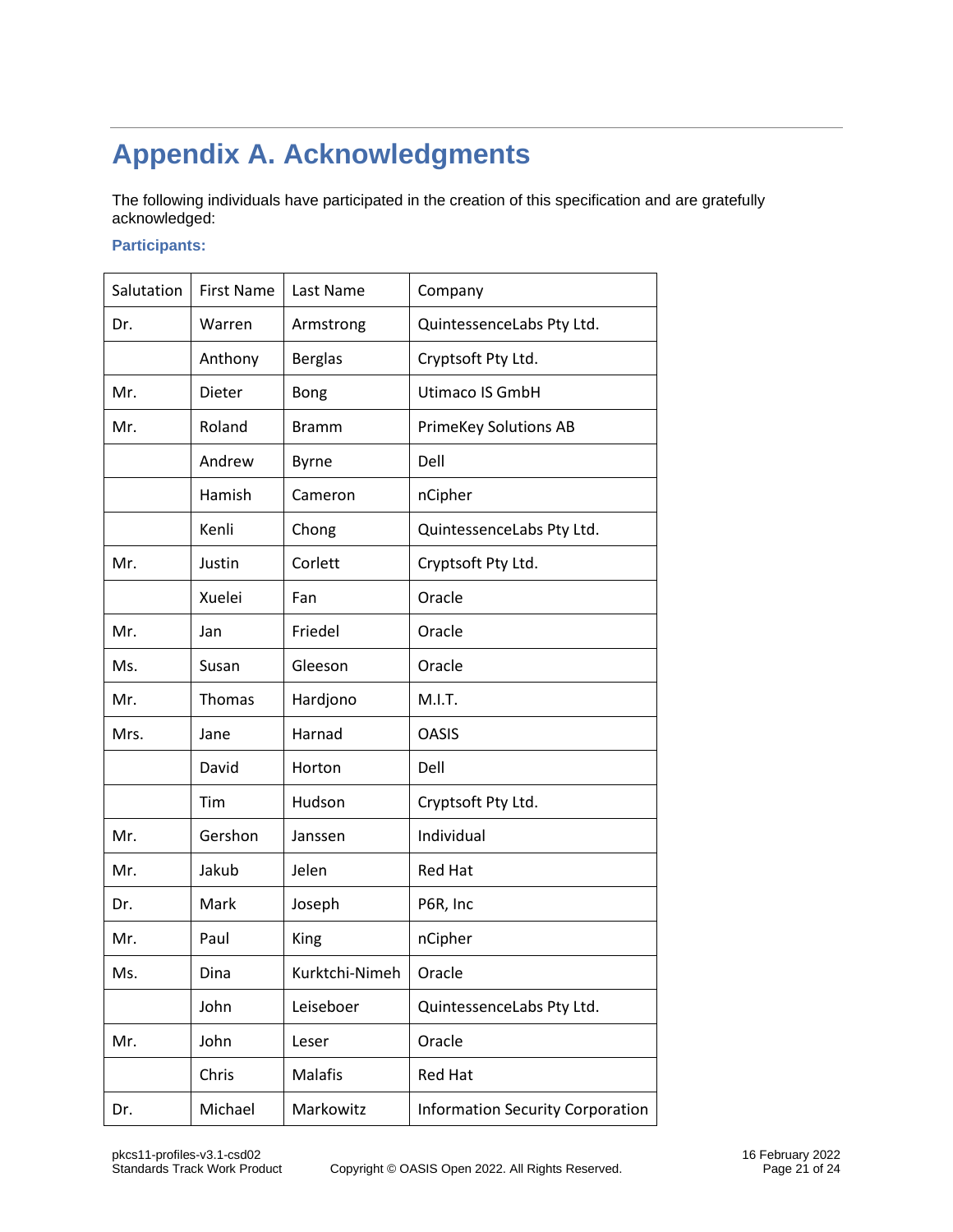| Salutation | <b>First Name</b> | Last Name      | Company                                 |
|------------|-------------------|----------------|-----------------------------------------|
| Mr.        | Scott             | Marshall       | Cryptsoft Pty Ltd.                      |
| Mr.        | Chris             | Meyer          | Utimaco IS GmbH                         |
| Mr.        | Darren            | Moffat         | Oracle                                  |
| Dr.        | Florian           | Poppa          | QuintessenceLabs Pty Ltd.               |
|            | Roland            | Reichenberg    | Utimaco IS GmbH                         |
| Mr.        | Robert            | Relyea         | <b>Red Hat</b>                          |
| Mr.        | Jonathan          | Schulze-Hewett | <b>Information Security Corporation</b> |
| Mr.        | Greg              | Scott          | Cryptsoft Pty Ltd.                      |
| Mr.        | Martin            | Shannon        | QuintessenceLabs Pty Ltd.               |
| Mr.        | Oscar             | So             | Individual                              |
|            | Patrick           | Steuer         | <b>IBM</b>                              |
| Mr.        | Gerald            | Stueve         | Fornetix                                |
|            | Jim               | Susoy          | P6R, Inc                                |
| Mr.        | Sander            | Temme          | nCipher                                 |
| Mr.        | Manish            | Upasani        | Utimaco IS GmbH                         |
| Mr.        | Charles           | White          | Fornetix                                |
| Ms.        | Magda             | Zdunkiewicz    | Cryptsoft Pty Ltd.                      |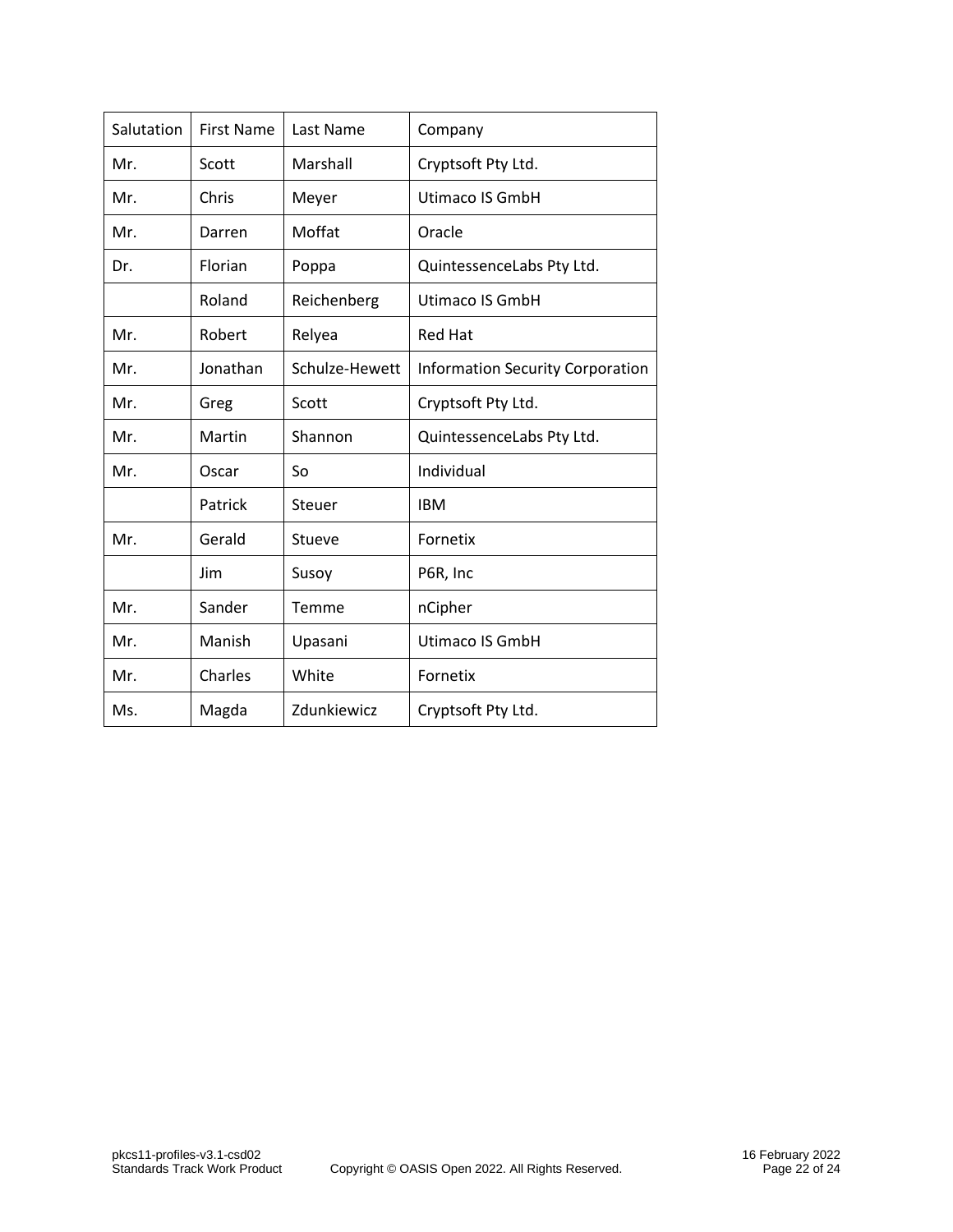## <span id="page-22-0"></span>**Appendix B. Revision History**

| <b>Revision</b>   | Date        | <b>Editor</b> | <b>Changes Made</b>                                 |
|-------------------|-------------|---------------|-----------------------------------------------------|
| CSD01-Update2     | 15-Oct-2021 | Tim Hudson    | Corrected dates                                     |
| CSD01-Update      | 12-Oct-2021 | Tim Hudson    | Removed incorrect section number ref from<br>§4.6.4 |
| CSD <sub>01</sub> | 18-Nov-2020 | TC Admin      | Published CSD01                                     |
| WD03              | 27-Oct-2020 | Tim Hudson    | Add HKDF TLS Token                                  |
| WD <sub>02</sub>  | 14-Oct-2020 | Tim Hudson    | Incorporate feedback                                |
| WD01              | 13-Oct-2020 | Tim Hudson    | Initial Draft                                       |